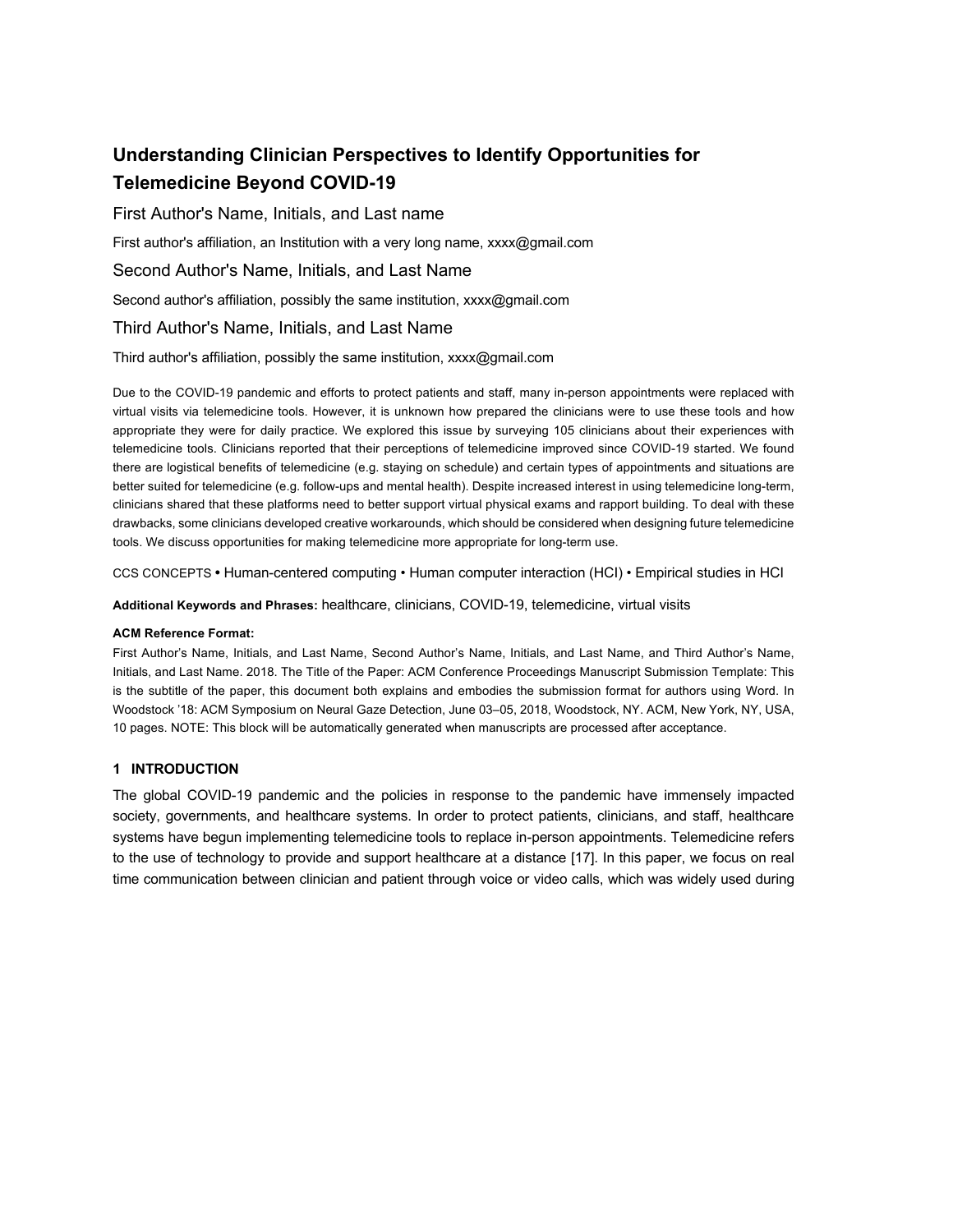the COVID-19 pandemic. However, are clinicians prepared to use these tools; and how usable are these tools for everyday work? This current study tackles this pressing question. HCI researchers have discussed the benefits of telemedicine for years [56] and the recent, rapid implementation has led to a broader interest in telemedicine tools. We used this renewed interest in telemedicine to understand how these tools can continue provide long-term benefits.

Through rapid integration of telemedicine tools into clinical workflows, healthcare professionals created the opportunity to explore telemedicine in everyday life and learn from current experiences. A NIH report suggests that telemedicine tools will be a typical part of our healthcare experience going forward [34], thus, we must quickly learn from different stakeholders' experience to improve telemedicine and prepare for the long-term use of these tools. Previous work has explored the patient perspective of telemedicine during the COVID-19 pandemic but less is known about the clinician perspective [59] even though understanding the clinical perspective is necessary for ensuring long-term uptake of these tools in standard care. This paper provides insight into clinicians' experiences with telemedicine tools following the quick uptake of these platforms in 2020. We report on situations appropriate and inappropriate for telemedicine from the clinicians' perspective, positive aspects of these tools from the clinicians' perspectives, challenges encountered, and opportunities to make these tools more appropriate for long-term use.

After 20 years of slow integration of audio and video-based telemedicine [33], healthcare institutions have rapidly ramped up their use of these tools since the pandemic. Historically, institutions have been slow to implement audio and video-based remote care into their daily practice [29,75]. As of 2018, only half the hospitals in the United States reported providing telemedicine and telehealth-based services [41]. However, the COVID-19 pandemic forced the widespread adoption of telemedicine in order to reduce the demand on the health care infrastructure and reduce the exposure for patients and providers [9,73]. The widespread adoption was also due to the US Department of Health and Human Services removing restrictions and waiving certain requirements of the Health Insurance Portability and Accountability Act (HIPAA), which allows for the use of telemedicine platforms not previously deemed compliant [32]. Several hospitals have reported over a 4000% increase in telemedicine visits since the start of the pandemic [53,68,79]. Additionally, the Centers for Medicare & Medicaid Services along with multiple commercial insurance providers have begun reimbursing telehealth visits at the same rate as in-person visits during the COVID-19 pandemic [32].

To understand ways to improve the design of telemedicine, we surveyed 105 clinicians about their use of telemedicine and opinions about it. We found that there are many logistical benefits to telemedicine. However, there were also many challenges to remote care, such as the inability to perform physical exams and the difficulty with consistent internet access. To combat these challenges, clinicians developed and employed various workarounds. However, even with these workarounds, it seems that certain types of visits and clinical activities are better suited for telemedicine than others. It is important to understand how to make telemedicine tools more useful and equitable. Our contributions to the CHI community include:

- We describe situations appropriate for telemedicine, benefits of telemedicine, and challenges to telemedicine as reported by clinicians three months after COVID-19 was declared a pandemic.
- We report on workarounds used by clinicians to support their ability to provide remote care.
- We identify opportunities for HCI and health informatics research to support remote care, increase access to care, and make telemedicine usable for long-term use.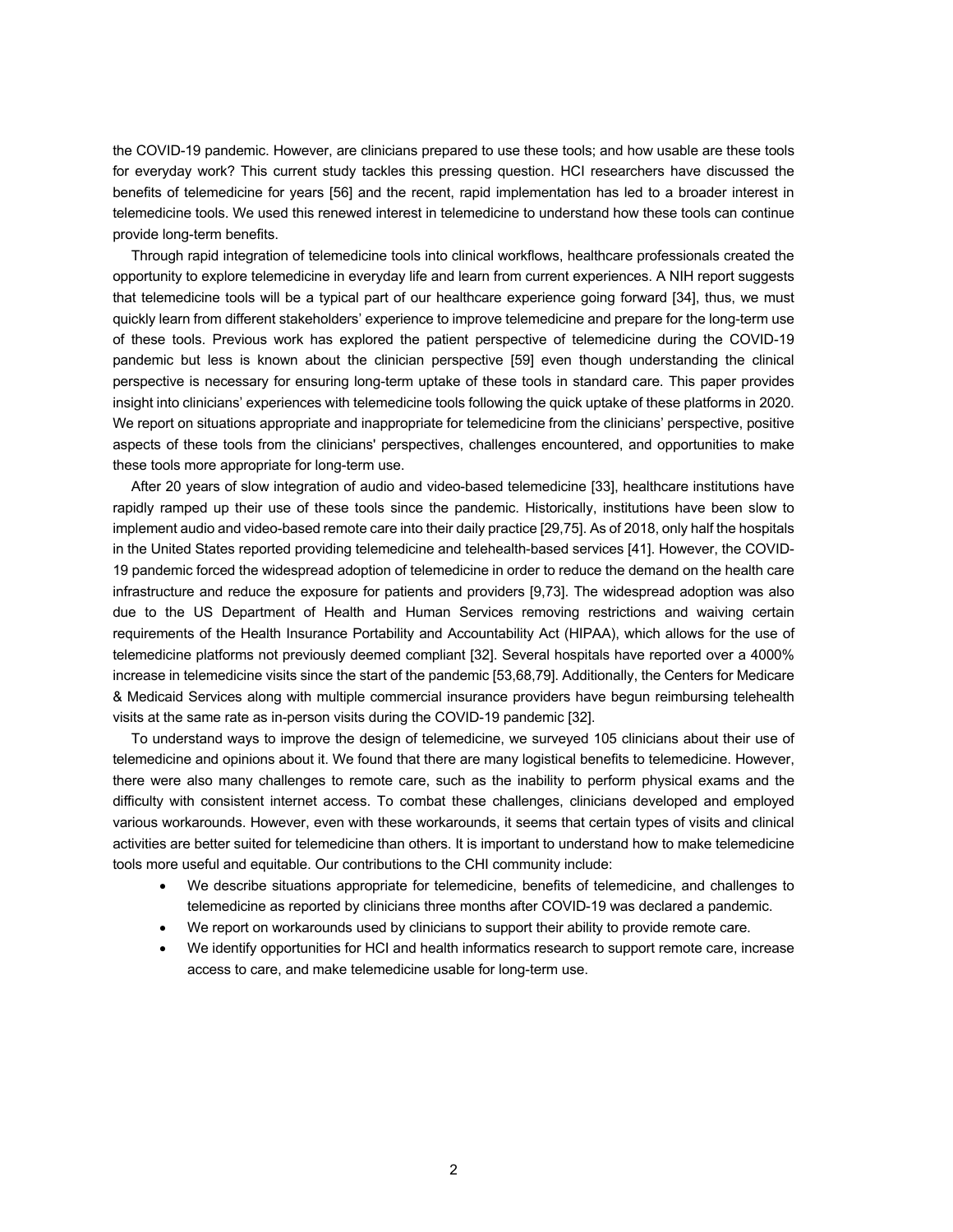#### **2 RELATED WORK**

#### **2.1 Benefits of Audio-Video Telemedicine**

Telemedicine has many socio-economic benefits [42], high patient satisfaction [68], and so far no clinical disadvantages have been found [32]. The socio-economic benefits of telemedicine include improved access to care, decreased cost, and increased quality of life [42]. One study on the economic benefits of telemedicine found that virtual care that replaced an emergency department visit saved, on average, between \$309 and \$1546 and virtual visits that replaced outpatient physician office visits saved between \$84 and \$131 [60]. Patients also believe that virtual visits save money; results from a survey found that 75% of patients indicated that virtual visits saved them money [44].

Telemedicine appointments have also been found to have high patient satisfaction [68], which is associated with treatment plan adherence [37] and is essential for value-based care [64]. A study on patient satisfaction with the telehealth program at CVS MinuteClinics from before the COVID-19 pandemic found that one third of about 1700 adult patients preferred a virtual visit to a traditional in-person appointment [63]. Video appointments, compared with in person office visits, have been found to be less stressful for patients [22]. A randomized controlled trial found that patients with urinary incontinence who received care from a virtual clinic, as opposed to a standard clinic, scored significantly higher on the Patient Experience Questionnaire (PEQ) in the domains of Communications, Emotions, and Barriers [43]. This is consistent with other studies that found patients report better communication with their provider [37] and strengthened patient-provider relationships [70] when using video-based telemedicine tools as opposed to traditional, in-person appointments. Additionally, several previous studies have reported that patients find virtual visits more convenient than in-person office visits [22,70]. One study at a VA Hospital in Vermont found that telemedicine saves the patient an average of 145 miles and 142 minutes per visit [74]. While there is a substantial amount of research about benefits of telemedicine from the patient's perspective, less is known about clinician-perceived benefits to telemedicine. To address this gap, we investigated benefits of telemedicine from the clinician's point of view.

#### **2.2 Barriers to Implementing Audio-Video Telemedicine**

While there are many benefits to telemedicine, there are also barriers that must be addressed. Among rural emergency departments in the United States without telemedicine, 37% reported cost concerns as the reason for nonuse. Implementing video-based telemedicine may require investment into the technologic infrastructure, communication networks, data storage and equipment systems, and data security [48]. The need for such investments might not provide cost benefits as reported by some studies [78].

There have been several systematic reviews that investigated factors that support or hinder telemedicine implementation. For example, a 2018 systematic review identified commonly reported barriers to telemedicine: organizational barriers (e.g. reimbursement, legal liability, confidentiality concerns), patient barriers (e.g. education, technology literacy), and staff barriers (e.g. resistance to change, licensing issues) [80]. Another systematic review explored determinants of a successful telemedicine implementation [12]. They found that the most common determinants identified by previous studies were related to HCI elements: technology support, training, and usability and clinician and patient acceptance. Other factors include organizational work practices, financial cost of implementation, and policy and legislation.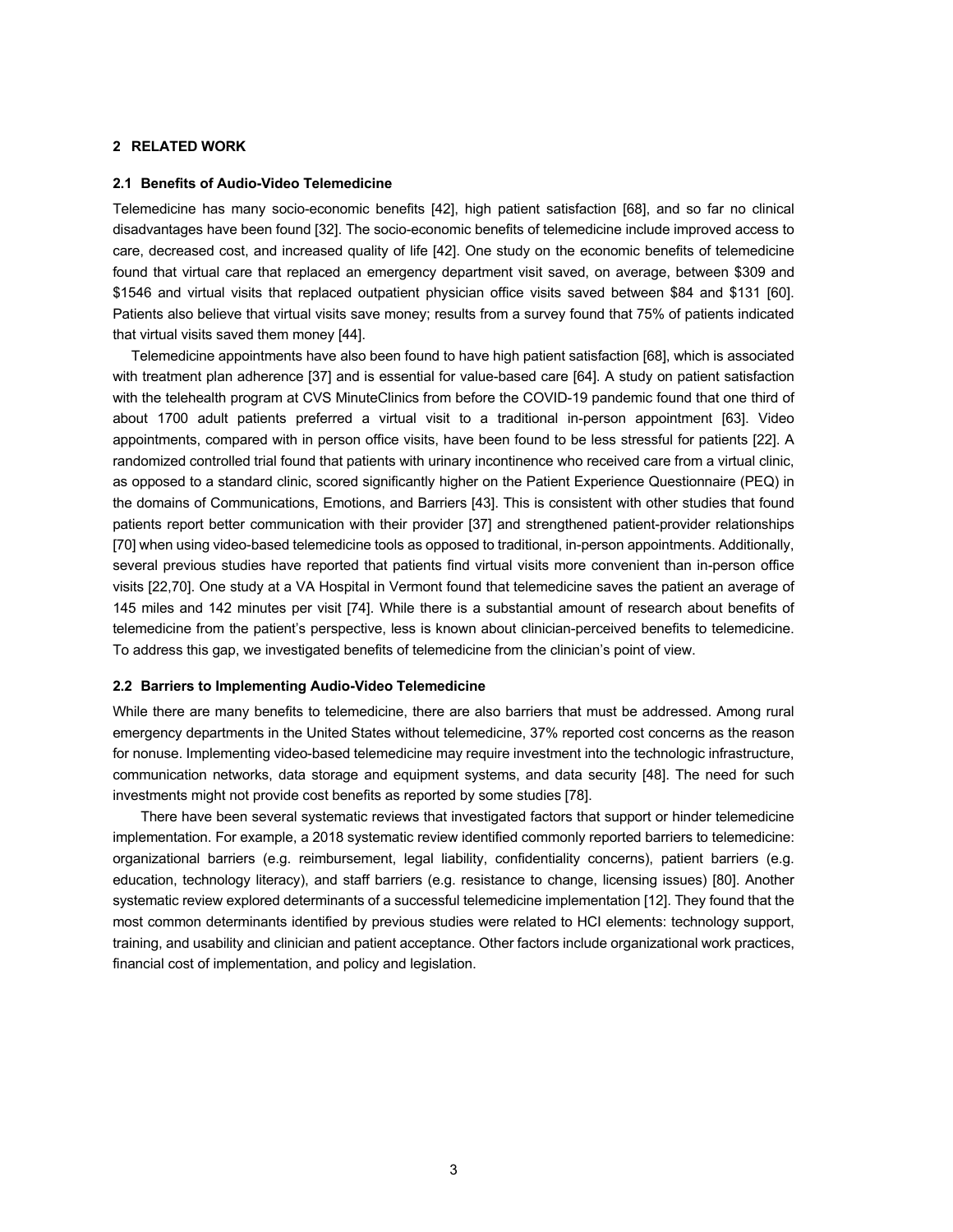These previous studies highlight the importance of stakeholder support and acceptance in order for a successful implementation of telemedicine [12,80,83]. According to the Technology Acceptance Model (TAM) [19], actual use and intended use of information systems, like telemedicine, can be predicted by attitudes towards the systems [49]. A study applied TAM to clinicians' decisions to accept telemedicine tools found that the model was sufficient in explaining acceptance [38]. The same study found that perceived usefulness significantly predicted attitude towards telemedicine and intention to use the tool. The current study expands on this research and qualitatively explores clinician perceptions of telemedicine. We investigate workarounds used by clinicians to alleviate the barriers and challenges of telemedicine in order to find methods for increasing acceptance.

#### **2.3 Clinicians' Perceptions of Audio-Video Telemedicine**

Clinician perceptions of telemedicine have not been as widely studied as patient perceptions of telemedicine and even less is known about clinician perceptions after the emergence of the COVID-19 pandemic [59]. It is important to understand how the COVID-19 pandemic and the associated uptake in telemedicine use has impacted perceptions of telemedicine because perceptions will impact its future success [3,38,81].

Several studies have shown that clinicians have had generally positive perspectives of telemedicine after the quick uptake due to the pandemic [5,27,76]. A survey with urologists found that the majority liked using telemedicine and found it simple to use, easy to learn, and felt that they could be productive using it [25]. Another study found that there was a significant shift in the physicians' perceptions of telemedicine since using it during the pandemic and they were more open and willing to adopt telehealth services in the future [35].

However, other studies have reported lukewarm clinician perceptions [52]. One common concern is the perceived difficulty in building rapport and communicating with the patient [39]. Based on previous research, this concern is not unfounded. A systematic review of doctor-patient communication via telemedicine found that non-verbal behaviors are not adequately communicated virtually [57]. Other studies have also found that patients and clinicians have concerns about establishing rapport and the limited opportunities to see body language by video [15,65].

The discrepancy in whether clinicians are satisfied with telemedicine may be related to the purpose and nature of the appointment, where some types of appointments are more appropriate remotely than others. A survey of physicians in New York City during the pandemic found that providers thought telemedicine would be useful once the pandemic is over for follow up visits, medication refills, urgent care, dermatology visits, behavioral health, and chronic care management [59]. The same survey found that pediatricians were most willing to continue using telemedicine post COVID-19 and internal medicine providers were least willing. Another study found that dermatologists and orthopedics had the lowest levels of adoption while psychiatrists and endocrinologists had the highest levels of adoption [24]. The current study adds to this literature by reporting on additional situations in which telemedicine could be useful and situations unsuited for telemedicine. Moreover, we extend on existing literature by using clinical perspectives to think about how the design of telemedicine platforms can be enhanced to support long-term use.

#### **2.4 HCI and Audio-Video Telemedicine**

While extensive HCI and CSCW research has been conducted on various aspects of telemedicine, such as asynchronous communication [21], monitoring tools [8], and clinical decision support systems [91], research on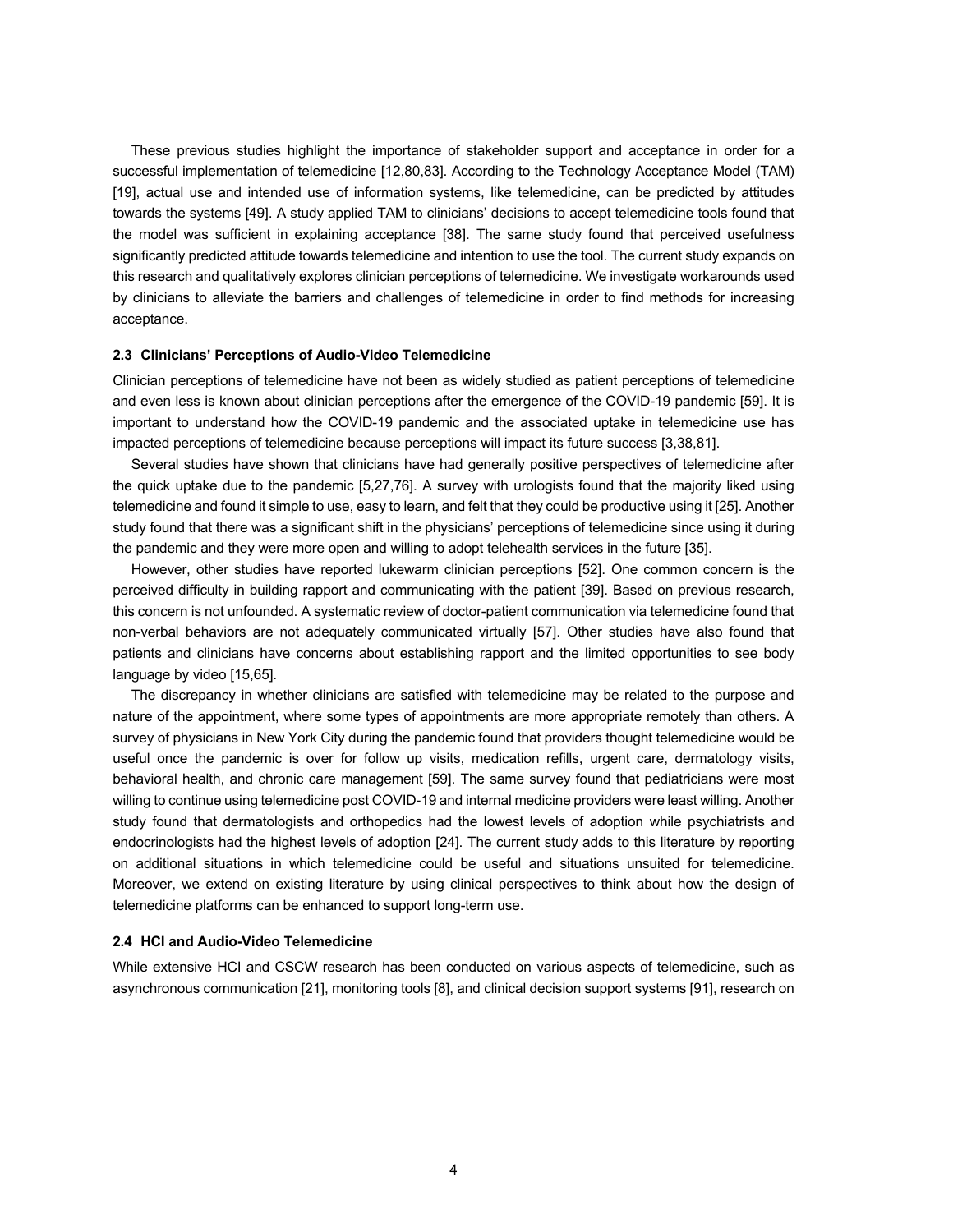audio-video telemedicine for remote visits has not been as adequately studied. Previous HCI work on audiovideo telemedicine has mainly focused on potential uses [72], descriptive studies about its use in rural communities [84], and patient perspectives [47]. Additionally, prototypes have been developed to integrate virtual reality (VR) and augmented reality (AR) technologies into virtual visits [1], however, the ubiquity of this technology is still a long way off.

Specific to video clinical visits, previous HCI and CSCW work has explored patient-provider relationships and communication via video. One study found that doctors felt a stronger rapport with patients via video when they had a previous in-person appointment with the patient [16]. Another study found that patients in a rural community found video consultations acceptable even though they strongly value their relationship with their doctor [67]. Systems have also been designed to enhance patient-provider communication during video clinical visits. For example, Faucett and colleagues [26] created a system to improve clinicians' nonverbal communication behaviors during virtual visits by using real-time sensing to monitor their nonverbal cues.

Our work adds to the existing HCI literature by exploring how audio-video telemedicine is used in daily clinical practice from the perspective of the clinician and implications on the future design of telemedicine. COVID-19 has shown that telemedicine is a necessary tool for increasing healthcare access and improving patient safety. Our study uses this momentum to consider how these tools, which are now being more widely implemented than ever before, can be better designed to promote long-term use.

#### **3 METHODS**

We conducted a survey about the use of telemedicine during the COVID-19 pandemic. This study was approved by the Institutional Review Board of [anonymized].

#### **3.1 Recruitment**

The survey's target population included clinicians (physicians, nurse practitioners, therapists) from all settings and all expertise. Participants were recruited through social media and mailing lists. We used snowball sampling [50], asking participants to share the survey with their colleagues. Participants were eligible if they were a practicing clinician and used telemedicine at least once in the past year.

#### **3.2 Survey Design**

The survey was developed by a team of researchers across a variety of fields, including HCI, computer science, and medicine. See Appendix 1 for the full survey. Participants were first asked to provide basic information about their work, such as their clinical role, medical specialty, and years of experience. Then participants were asked several multiple-choice questions such as frequency of telemedicine use, technologies used, and attitude towards using telemedicine. Finally, participants were asked several open-ended questions about aspects of care that are easier and harder to deliver well using telemedicine. Additionally, participants were asked what workarounds or special strategies they use to make appointments as good as possible. The survey took between 5 and 15 minutes to complete.

#### **3.3 Data Collection and Analysis**

Data collection occurred between June 7, 2020 and August 4, 2020, starting about three months after COVID-19 was declared a pandemic by the World Health Organization [93]. The survey was distributed through the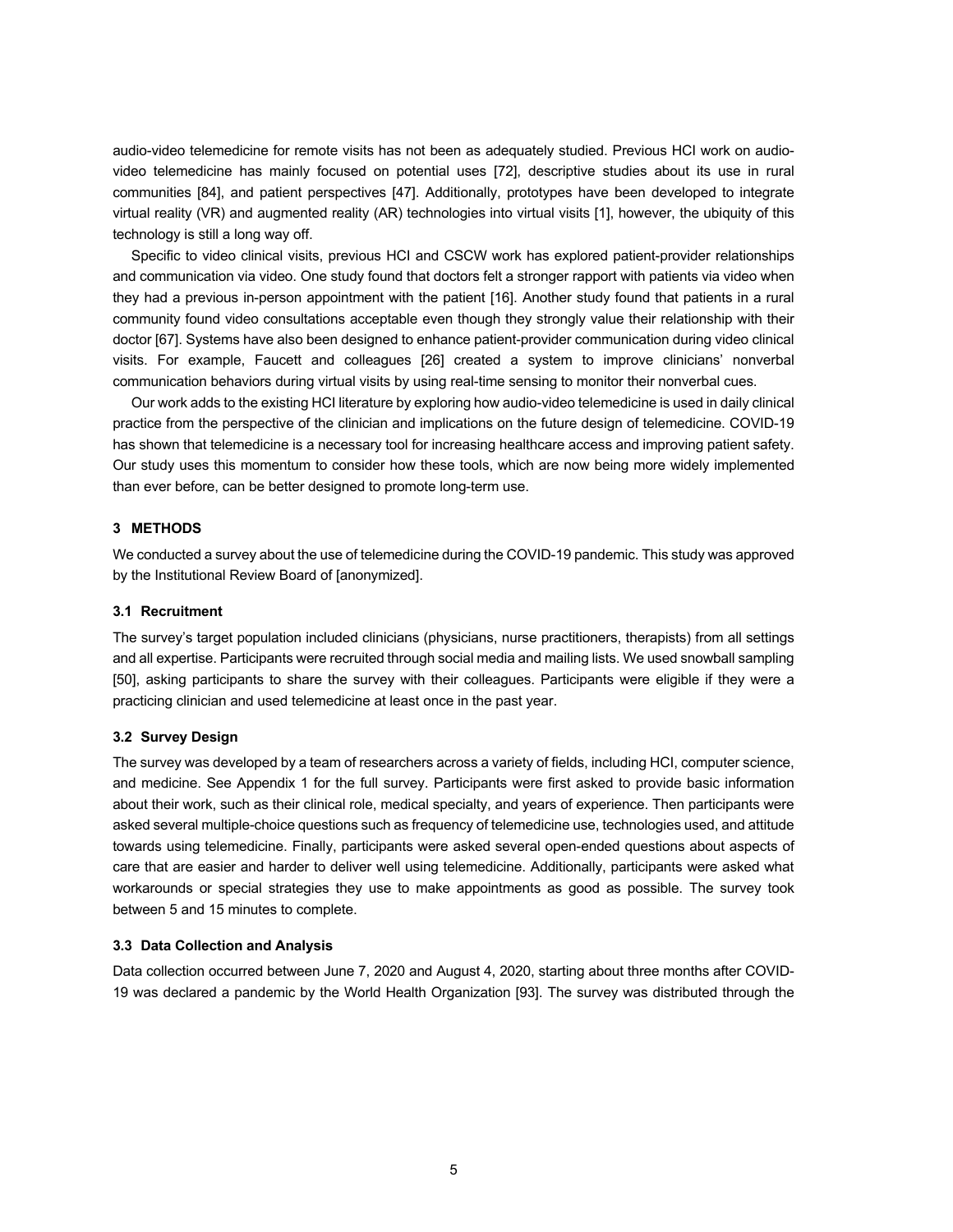volunteer-based online platform LabintheWild [71]. Following [30,71], we motivated participation by offering an anonymous summary of responses at the end of the survey so that the participant can compare their own experiences with those of other clinicians. One person was removed due to ineligibility (they were not a practicing clinician) and eight were removed for not completing the survey (they started the survey but did not answer any of the questions used in analysis).

Open-ended survey questions were analyzed using an inductive approach. Themes and categories were identified by the first author after reviewing all the free-text responses. The themes were then discussed and iterated as a group. A coding framework was developed and then applied to all free-text survey responses using established techniques of coding [11].

## **4 RESULTS**

We received 114 survey responses. 105 clinicians completed the full survey and 97 participants completed the multiple-choice questions but not the open-ended ones. See Table 1 for participant characteristics of the sample. The most common specialty was Pediatric Medicine and Subspecialties (n = 63), followed by Neurology  $(n = 16)$ , and Adult Medicine and Subspecialties  $(n = 14)$ . The average number of years of clinical care experience was 17.26, ranging from one year to 41 years (SD = 9.20). Prior to COVID-19, the majority of participants (76%, n = 80) had never used telemedicine tools for scheduled clinical appointments. Since COVID-19, 93% (n = 98) of participants use telemedicine tools (phone or video) to see patients.

| Characteristic                                       | Number of Participants (%) |
|------------------------------------------------------|----------------------------|
| Used telemedicine prior to COVID-19                  |                            |
| Yes                                                  | 25 (24%)                   |
| No                                                   | 80 (76%)                   |
| Used telemedicine since the start of COVID-19        |                            |
| Yes                                                  | 103 (98%)                  |
| No                                                   | 2(2%)                      |
| Technologies used in place of in-person appointments |                            |
| Voice only calls                                     | 71 (68%)                   |
| Video calls from phone                               | 54 (51%)                   |
| Video calls from tablet or computer                  | 81 (77%)                   |
| Other                                                | $0(0\%)$                   |
| No virtual clinical appointments conducted           | 2(2%)                      |
| <b>Clinical Role</b>                                 |                            |
| Doctor                                               | 98 (93%)                   |
| <b>Nurse Practitioner</b>                            | 2(2%)                      |
| Therapist                                            | 5(5%)                      |
| Other                                                | $0(0\%)$                   |
| Years of Experience                                  |                            |
| 1 to $5$                                             | 11 (10%)                   |
| 6 to 10                                              | 17 (16%)                   |
| 11 to 15                                             | 21 (20%)                   |
| 16 to 20                                             | 23 (22%)                   |
| 21 to 25                                             | 13 (12%)                   |
| 26 to 30                                             | 13 (12%)                   |
| $31+$                                                | 7(7%)                      |

Table 1: Characteristics of Participants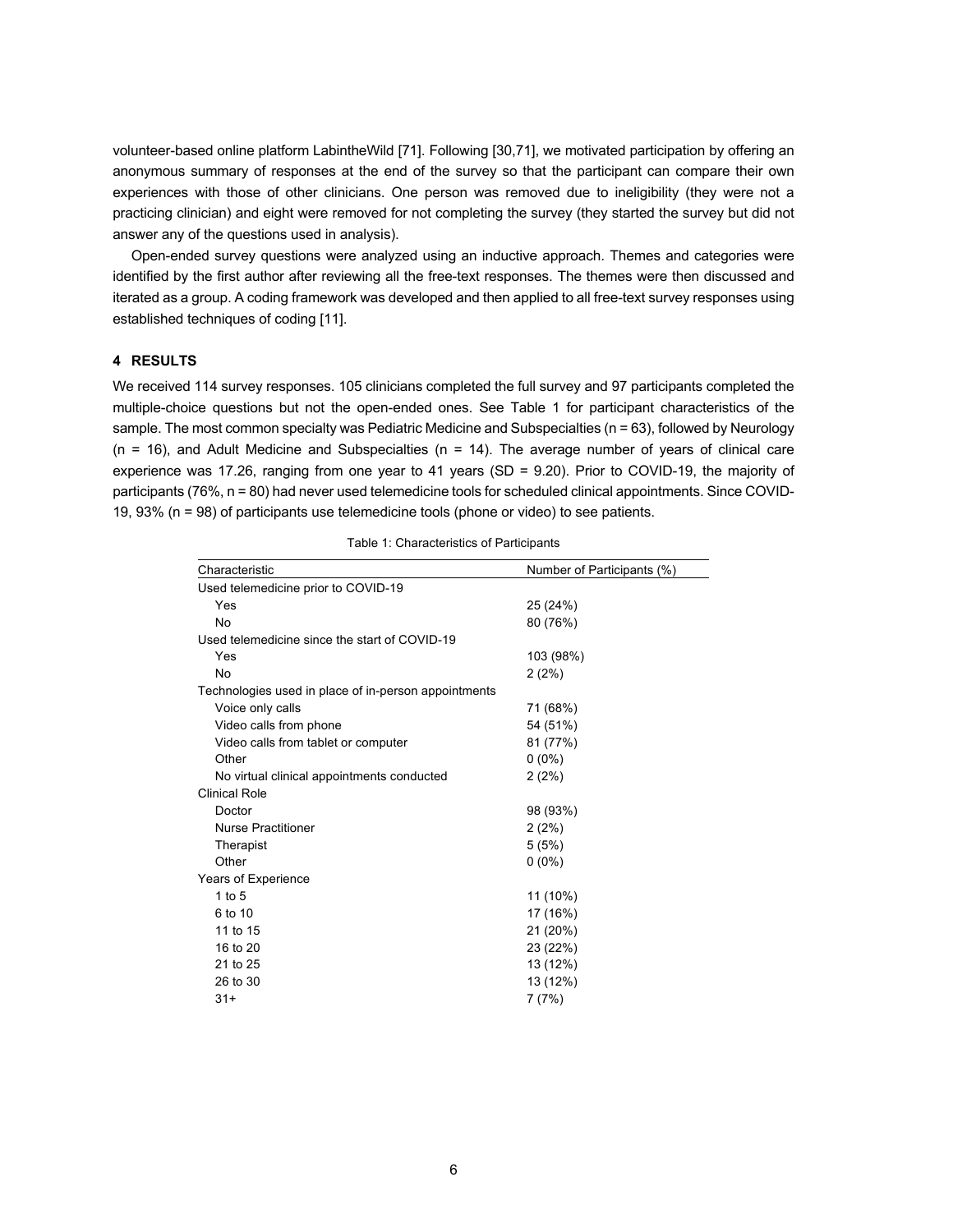| Characteristic                               | Number of Participants (%) |
|----------------------------------------------|----------------------------|
| Specialty                                    |                            |
| <b>Pediatric Medicine and Subspecialties</b> | 63 (60%)                   |
| Neurology                                    | 16 (15%)                   |
| <b>Adult Medicine and Subspecialties</b>     | 14 (13%)                   |
| Psychiatry                                   | 5(5%)                      |
| <b>Family Medicine</b>                       | 4(4%)                      |
| Other                                        | 3(3%)                      |

Participants were asked to report their attitude towards telemedicine before the pandemic and currently (three to five months into the pandemic) on a 5-point Likert scale with 1 being very skeptical and 5 being very enthusiastic (see Figure 1). On average, before the pandemic, clinicians reported their attitude as 2.66 (SD = 1.36) and after the start of the pandemic, clinicians reported their attitude as 3.87 (SD = 1.09, Wilcoxon Signed Rank S=2340, p<.0001).



Figure 1: Attitude towards telemedicine prior to COVID-19 and during COVID-19.

Additionally, participants were asked about their attitude toward using telemedicine services in the future on a 5-point Likert scale with 1 being much less and 5 being much more (see Figure 2). On average, clinicians reported their attitude towards using telemedicine in the future as 4.02 (SD = 1.15).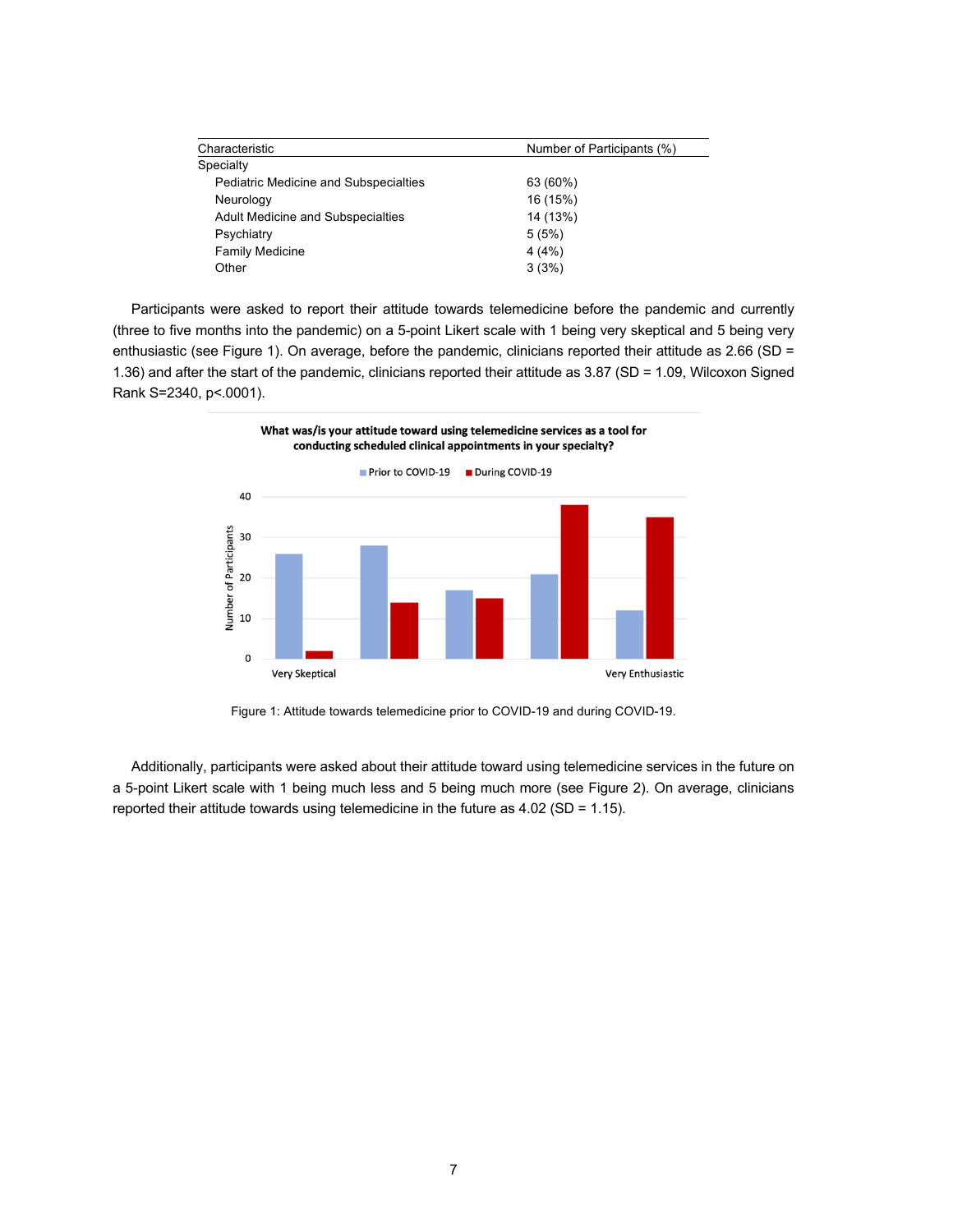

Figure 2: Attitude towards using telemedicine in the future.

Below, we detail clinician-perceived appropriate and inappropriate uses of telemedicine, clinician-perceived benefits of telemedicine, clinician-perceived challenges of telemedicine, and then strategies developed to mitigate the challenges of telemedicine.

#### **4.1 Clinician-Perceived Appropriate and Inappropriate Uses of Telemedicine**

Many participants used the open-ended fields to indicate which situations and populations they perceive to be appropriate for virtual visits and which situations they perceive to require in-person appointments. Participants reported that virtual visits are appropriate for routine follow ups, behavioral health, mental health, medication reconciliation and refills, triage, chronic pain, basic dermatology, history taking, answering questions, providing recommendations and connecting with resources, nutrition, sleep, consults, and reviewing results. Participants reported that the type of patient who would benefit most from virtual visits are younger people, people with children, kids at college, people who work, people with limited access to transportation, patients who are deaf, people who live far away, and people who have difficulty travelling.

Participants reported that virtual visits are inappropriate for new patients, infant well checks, exams (particularly physical, neurological, oral, cardiac, and genital exams), strength and reflex testing, reviewing behavioral and mental health homework, delivering bad news, rashes, ear pain, developmental delays, monitoring lymph nodes, and situations in which it is important to monitor emotional cues. Participants reported that the type of patient who would not benefit from virtual visits are patients without access to technology, older patients, infants, teenagers who do not have privacy, patients with complicated histories, and patients requiring a translator.

#### **4.2 Clinician-Perceived Benefits of Telemedicine**

Of the 97 participants who answered at least one open-ended question, 70% used the open-ended text boxes to report positive aspects to telemedicine, such as removing barriers to care, helping clinicians stay on schedule, and allowing clinicians to observe the patient's home environment.

Many participants reported that telemedicine is beneficial because it removes barriers to accessing care. Of the participants who responded to the open-ended questions, 6% stated that telemedicine is beneficial because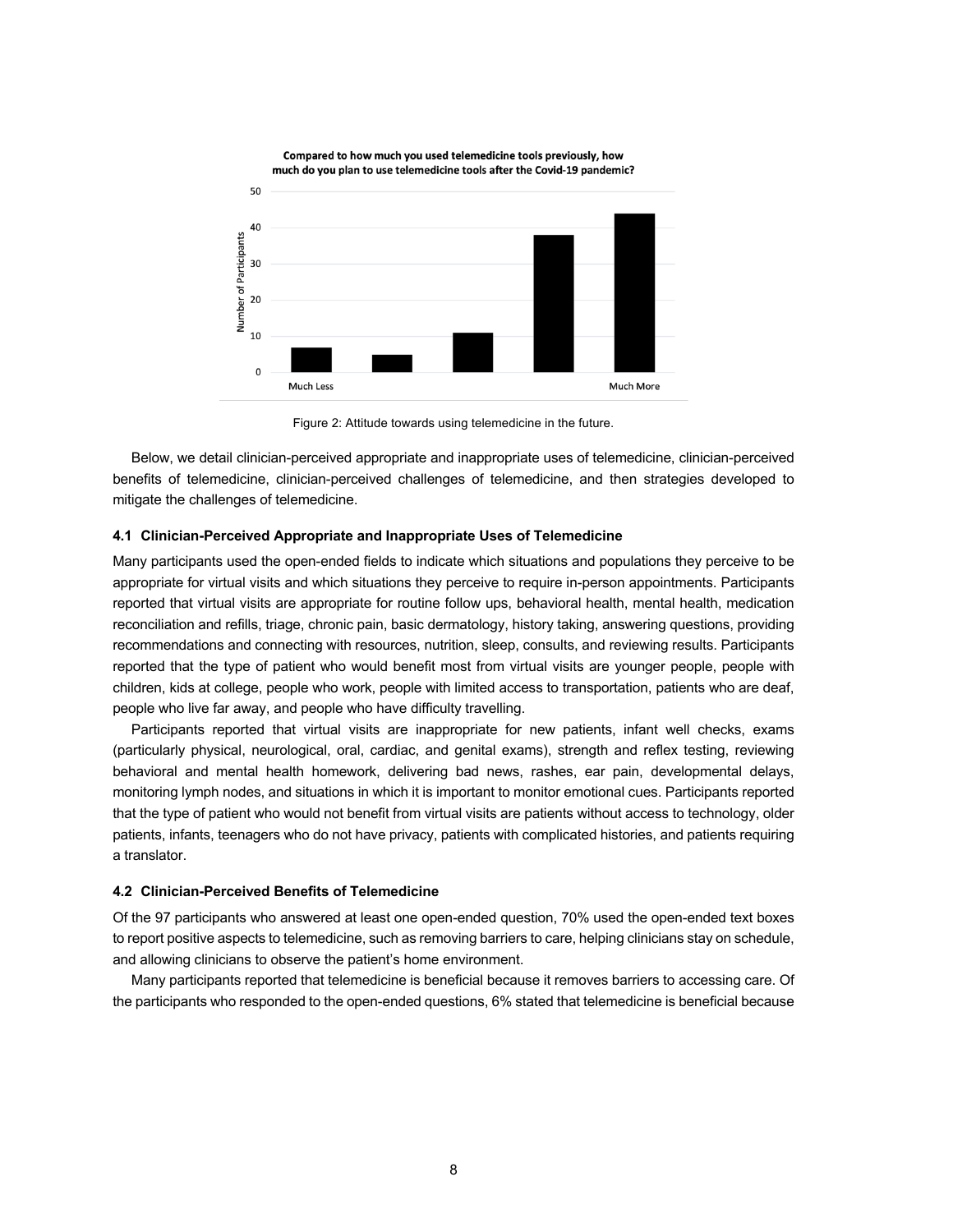it **reduces the burden of transportation** on the patient. For example, one pediatrician said "*Mom did not have to drive 3 hrs just to hear me talk.*" Telemedicine also improves access to care by allowing the clinician to see more patients throughout the day. One clinician reported that "*If technology runs smooth we have a higher capacity for volume of patients.*" Additionally, as stated by 13% of participants, patients have been less likely to cancel their appointments, with one participant stating that since the introduction of telemedicine "*no shows have gone down significantly*".

Telemedicine also appears to support system optimization by **allowing clinicians to stay on schedule** and have more time to talk with patients. Through the open-ended responses, 4% of participants noted that, since the start of telemedicine they feel as if they have done a better job with staying on schedule. One participant stated that they are staying on schedule because the participant "*Got to start the appointment as soon as I was ready rather than waiting for front desk staff to check the patient in and for the MAs to check vitals, which is the biggest source of appointment delay normally in clinic.*"

An unintended benefit to telemedicine has been providing the clinicians a unique **opportunity to observe the patient's home environment** and their home context, noted by 10% of participants. This is useful to clinicians because they can "*see the patients living environment which is helpful in understanding factors that contribute to their conditions.*" Additionally, the clinicians are able to view some aspects of safety of their patients through their home environment. A neurologist who specializes in Parkinson's disease reported that they *"like to take tours of my patients' home, especially the bathrooms, stairs-- it's like doing a home safety evaluation!"* Telemedicine affords a peek into the patient's daily life that is not accessible from traditional in-person appointments. A fuller understanding of the patient's home life is helpful for understanding the patient's general well-being and creating treatment plans specific to the patient.

#### **4.3 Clinician-Perceived Challenges of Telemedicine**

While there were several positive aspects of using telemedicine, 86% of clinicians also used the open-ended text box to report several challenges to using telemedicine, such as inability to perform an exam, difficulty building rapport and having personal conversations, connection and quality issues, and insufficient patient technical skills/technology literacy.

The majority of participants (82%) reported through the open-ended responses being unable to perform a proper exam. In fact, 25% of these participants indicated that they cancelled an appointment because of the **inability to perform a physical exam**. One pediatrician stated that it is *"absurd to think you can diagnose*  without touching a pediatric patient. You will miss many problems without a physical exam. This is basics [sic] *of human diagnosis.*" Similarly, a neurologist reported that *"tests that require in person assessment are more difficult. For example, some tests of motor recovery are validated in person but not via telehealth."*

While many conditions require a physical exam to diagnose, rashes were the most frequently reported condition that was difficult to diagnose without a traditional exam. For example, one participant reported that "*rashes are hard because they are harder to see and sometimes being able to feel them adds to the ability to make an accurate diagnosis.*" The inability to perform a proper exam may have been due to the inflexibility of the patient's camera. For example, a psychiatrist reported difficulty performing a neurological exam because "*when a person sits back to show more of their body one can no longer see the face well as we can with our eyes across an exam room.*" Another situation in which the physical exam is particularly tricky is when it is a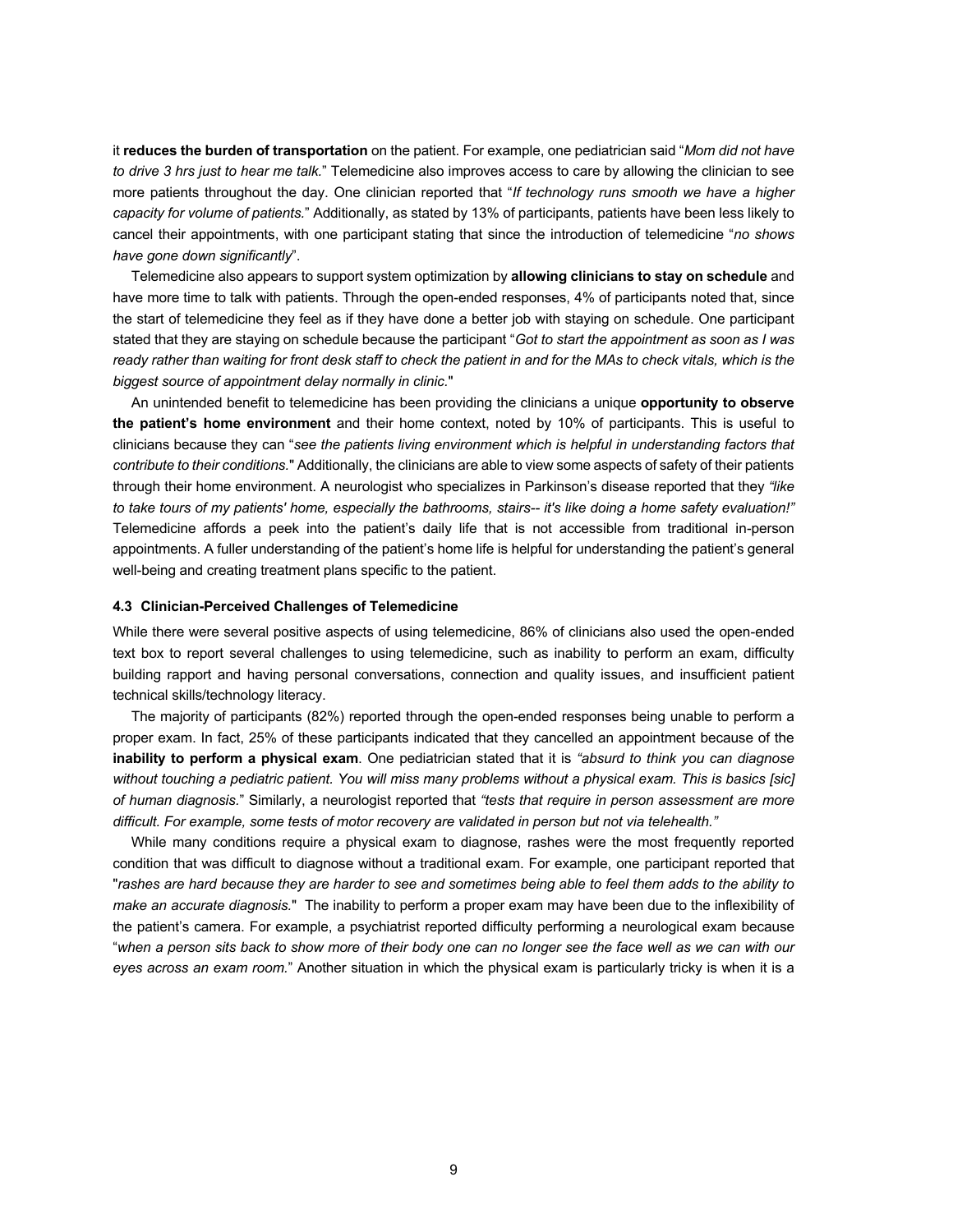genital exam. For example, a pediatrician said one aspect of care that is harder to deliver well using telemedicine tools is "*anything genitourinary related if exam required.*"

Through the open-ended responses, several participants (14%) said it was more **challenging to build rapport or have a difficult conversation** through telemedicine tools. An internal medicine clinician stated that "*when discussing more sensitive topics with a new patient, can be harder to build trust and rapport*." Some participants also found it harder to initiate conversations through telemedicine tools: "*Sometimes it is harder to ask the more personal questions.*" Clinicians may hesitate to initiate these conversations because it is more difficult to console patients through phone or video. As one pediatrician noted "*Reassuring the worried parent seems to be not fully possible.*" However, some participants (4%) found it easier to build rapport and have difficult conversations through technology. For example, a psychiatrist said, "*Traumatic or very sensitive material is easier to talk about with some patients.*" Sensitive conversations may be easier to have through telemedicine because the patient may feel more comfortable at home as illustrated by a participant who said the telemedicine appointment went well because "*The patient was more calm and cooperative because at home.*"

Internet connection and video quality also contribute to frustrations with telemedicine. Using the open-ended questions, 16% of participants mentioned **internet connectivity issues** and 15% mentioned **poor video quality**. A participant said that "*Both myself and the patient do not like the fact that the audio and video sometimes disconnect or skip.*" Poor internet and quality may be due to a lack of access to technology. A family medicine clinician stated that "*Making sure access to the technology is available to everyone Regardless of where they live is key and continuing to make sure whatever tools are developed are user friendly.*" Connectivity and resolution issues are particularly prominent in rural locations as described by one pediatrician: "*I feel paralyzed with telemed. Resolution is awful, parents have difficulty connecting because of our rural location, and most appts end up just being a phone call due to technical difficulties.*" Not only are connectivity issues a nuisance, but they can also impede a diagnosis. For example, a psychiatrist stated that "*the cognitive exam is difficult over video as one could potentially have difficulty distinguishing actual cognitive deficits from connectivity issues.*"

Additionally, 6% of participants reported via the open-ended responses that insufficient patient technological literacy makes it challenging for the patients to use telemedicine, and thus, it is more challenging for the clinician. A neurologist reported that "*some older patients are intimidated by the idea of a telemedicine visit and/or have significant trouble navigating the technology, even if we try to make the instructions as clear as possible for them.*"

#### **4.4 Clinician-Developed Strategies to Mitigate Challenges**

Many participants reported developing workarounds, or innovative strategies working with current limitations, to help mitigate the challenges of telemedicine. However, as stated through the open-ended responses, some participants reported not knowing any workarounds (10%) or that someone else, such as administrators or medical assistants, have employed workarounds (7%).

#### *4.4.1 Strategies Used Pre-Appointment to Mitigate Telemedicine Barriers*

Before the appointment, participants reported asking the patient to send pictures, asking the patient to go to the clinic to measure vitals, and contacting the patient.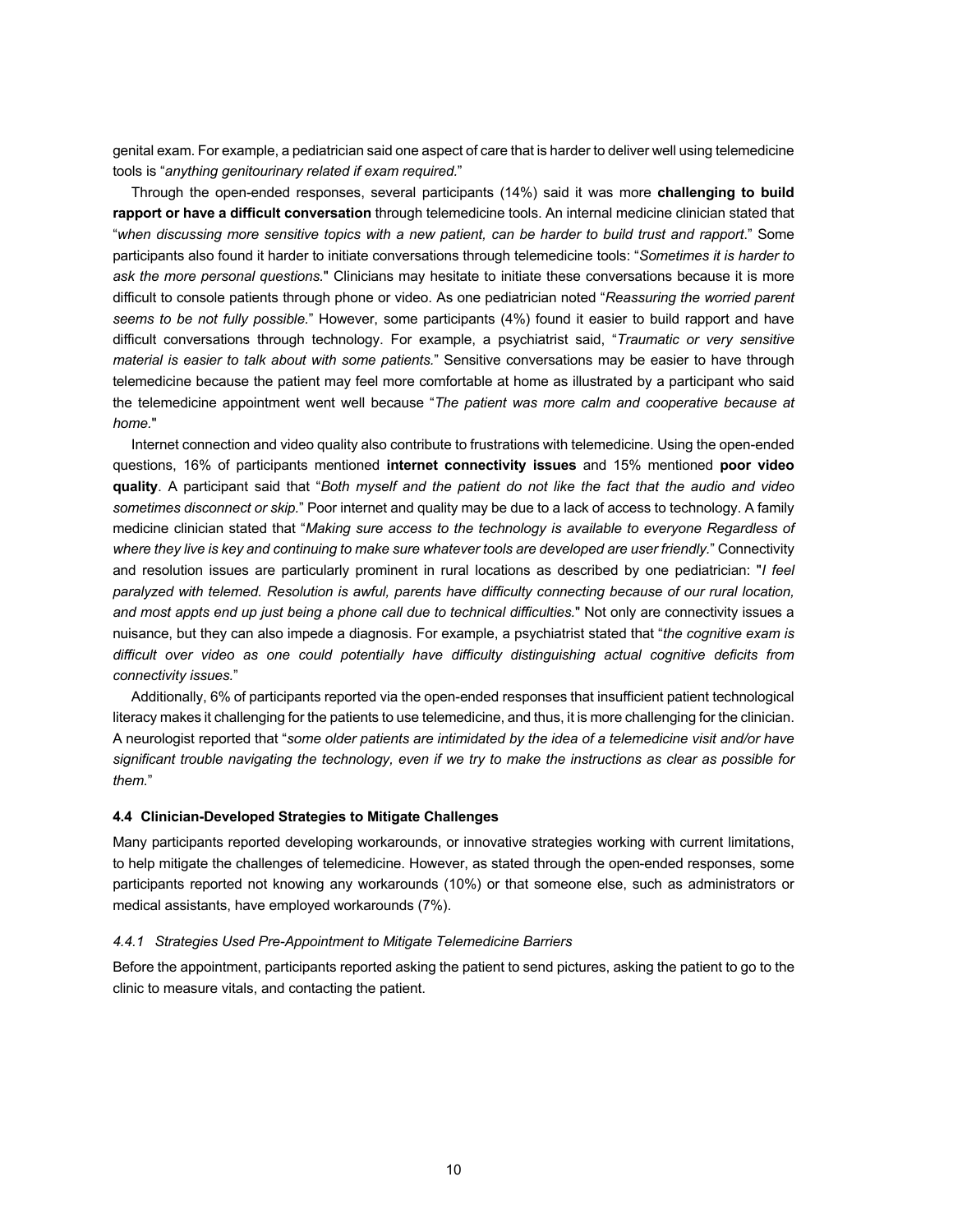Many participants (11%) reported via the open-ended responses asking the patient to send pictures ahead of time, particularly when the reason for the appointment was for a rash. This workaround helped compensate for poor video quality compared to the quality of still photographs. One pediatrician stated that they "*discovered*  rashes are surprisingly difficult to see on video so if able, would have parent sent in photos electronically before *the visit.*" However, there were some questions about protocols and patient comfort regarding sending pictures of sensitive areas, such as genitals.

Another workaround that participants (6%) employed was obtaining vitals prior to the visit, either by having the patient go into the clinic or having them take measurements (e.g. weight) at home. A pediatric cardiologist said that "*most of patients have an in person visit for vitals and cardiac testing followed by telemedicine with me the next day.*" Another pediatrician stated that they have parents *"[weigh] older children at home for weightbased medications.*" Several participants (7%) also reported contacting the patients prior to the appointment in order to send them forms and other material. For example, a rheumatologist said that "*we have the RAPID3 form sent to patients before their visit so we have the data for the appointment."* Participants reported contacting the patients either through text messages or through the EHR.

#### *4.4.2 Strategies Used During Appointment to Mitigate Telemedicine Barriers*

Participants also employed several strategies during their telemedicine appointments to help make their visit more effective. As reported through the open-ended responses, one strategy that clinicians are using during the appointment is having the patient use various tools (such as flashlights, magnifying glasses, and thermometers) or adjust their lighting (7%). One clinician said "*lighting is the hardest thing so one needs a good flashlight.*" Other clinicians would instruct their patients on where to take the telemedicine appointment so that they had optimal lighting. For example, one clinician would tell patients to "*turn off fluorescent lights and use more natural light from windows.*" Clinicians reported using other tools too, such as an otoscope attachment for a phone, to help with the physical exam.

To help clinicians with the physical exam, many asked the patients to perform self-exam activities or other activities that they could observe (10%). One clinician referred to this as "*Self directed patient exam maneuvers.*" Pediatricians would also "*guid[e] parents on how to do some parts of the exam.*" For example, one pediatrician "*used telehealth to walk a family through resetting a nursemaid's elbow by telehealth using my son as a 'prop' on my end and they were beyond thrilled not to have to go to the ED during the pandemic.*" Other types of doctors also involved family members and caregivers. A neurologist stated that they "*ask their spouse to do a pull test to test their postural stability.*" In addition to having the patient or family member perform an exam, they would also ask the patients to do certain tasks while they observed. This would help them perform parts of the exam, such as the neurological exam. For example, a neurologist reported that they are "*getting better at doing the neurologic exam virtually, for example asking the patient to do a variety of tasks like drink from a cup."*

#### **5 DISCUSSION**

Our research builds on previous findings that identify situations suitable for telemedicine, perceived benefits and barriers of telemedicine, and workarounds used to mitigate challenges caused by technology [6,10,20,29,74,80]. We also add to the literature on the widespread telemedicine use during the COVID-19 pandemic by exploring clinician opinions of telemedicine after a rapid implementation and how they are using telemedicine technology to accomplish their tasks. The results from our survey identify the specific benefits and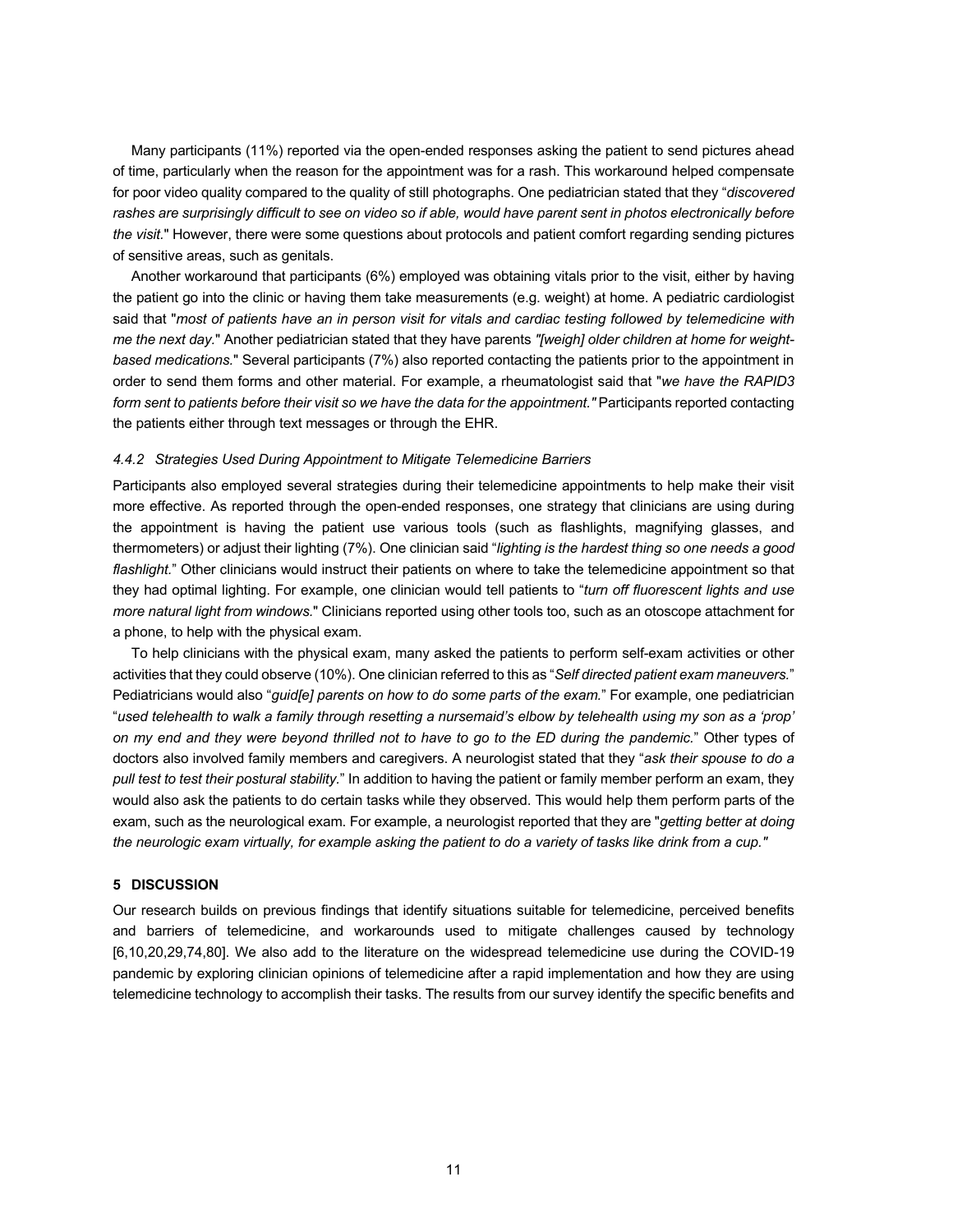barriers of telemedicine that clinicians perceive and the strategies they use to make telemedicine work better for them.

Our survey identified several clinician-perceived benefits to telemedicine. One benefit to remote appointments reported by our sample was the ability to see the patient's home environment. Seeing the patient's home setting allowed them to gain more context into the patient's life. This unintended positive consequence of telemedicine has been reported briefly in other studies within the context of mental health [87] and primary care physicians [31]. Being able to see a patient's home has raised some ethical dilemmas [55], however, the glimpse into a patient's home environment could allow the doctor to better treat and care for their patient. Future research should explore how patients feel about their home being visible to their provider and whether informed consent should be collected prior to the visit.

The clinicians in our sample highlighted aspects of telemedicine related to equity. The clinicians reported that telemedicine removes some barriers to care, but they have concerns over connection issues and patient technical skills, which could prevent some patients from receiving the benefits of telemedicine. It is important that we as researchers as well as clinicians understand what structures need to be in place to support all patients' use of telemedicine or provide in-person options for patients who cannot access telemedicine. The understanding that telemedicine removes barriers to care and improves access has been echoed by previous studies [54]. It has also been reported that internet connectivity varies significantly and that lower-income neighborhoods and minority communities have the largest dead zones [66]. Additionally, vulnerable populations have different levels of technical skills and computer literacy [51]. Thus, telemedicine could be a powerful tool for improving access to care, but it is vital that we focus our efforts on ensuring that all populations have the tools, knowledge, and structures necessary to use telemedicine technology or receive equitable in-person care. Resources saved from using telemedicine for some patients could be allocated to help other patients receive in-person care. Further research is needed to identify when telemedicine is most appropriate based on the type of appointment and the patient's available resources. In the next section, we consider specific technological features that address these issues.

Another hindrance of telemedicine identified by our sample was the inability to perform a traditional physical exam. Clinicians found unique methods to perform a remote exam, such as instructing the patient to complete a self-exam or observing certain activities through the computer. But these methods are time consuming to devise and often rare. Previous papers have described best practices for conducting remote examinations. For example, Iyer and colleagues [40] detail how to perform a spine exam on elderly patients through video: ask the patient to set the phone in a hallway and take 5 to 10 steps towards the camera, turn counterclockwise and return to their starting position while observing their gait for abnormality. However, many such techniques are idiosyncratic to specific clinical assessment and need further investigation as a more broadly applicable strategy. It is important to facilitate physical exams through telemedicine because they are vital in assessment, diagnosis, screening, and prognosis [85,86]. Supporting aspects of physical examinations is a clear next step and we elaborate on this in the following section.

Despite these drawbacks, there appear to be situations where virtual visits can thrive and may even be preferred to in-person appointments. While situations requiring physical exams are still difficult to conduct remotely, our sample indicated that other situations, such as behavioral and mental health care, are appropriate for virtual visits. This is consistent with previous studies which have also outlined activities that are best suited for virtual visits. For example, a systematic review of telemedicine in urology found telemedicine works in certain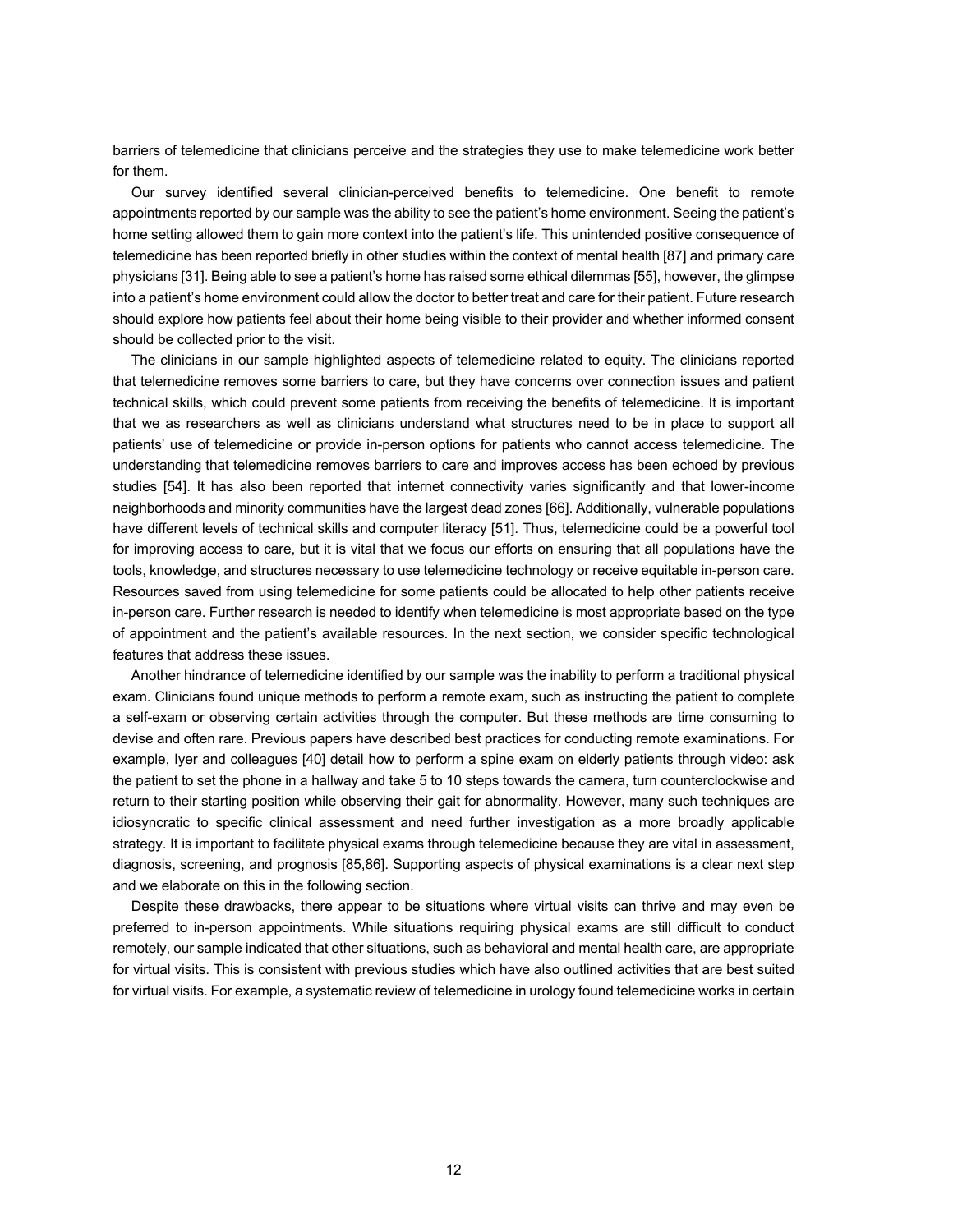conditions (e.g. uncomplicated urinary stones and UTIs) but that more research is needed on other conditions [61]. More in-depth research is needed across all specialties to determine when telemedicine should be used and when in-person appointments are recommended.

There are existing systems that can be included as part of telemedicine tools to address some of the concerns identified by the clinicians in our example. For example, our research found that clinicians had difficulty establishing rapport and strengthening the patient-provider relationship remotely. Systems such as MeetingCoach [77] and ReflectLive [26] provide feedback to the user about their non-verbal communication, such as tone and eye contact, in order to help improve rapport. Integrating these systems with telemedicine tools could alleviate some concerns that clinicians have with telemedicine. However, there are still several concerns that need to be addressed.

Below we review opportunities for HCI and health informatics researchers to facilitate the improvement of telemedicine services and tools to support long-term adoption and use. These areas include (1) Integrating workaround strategies into deliberate telemedicine features, (2) Creating personalized automated systems for patient setup to address inaccessibility*,* (3) Building technologies to be used by patients with provider guidance, and (4) Disseminating strategies employed by other providers.

#### **5.1 Integrating workaround strategies into deliberate telemedicine features**

Because of the previous underutilization of telemedicine tools, it is not surprising that there was relatively low motivation to improve the design of these tools for everyday use. So in order for clinicians to use telemedicine tools, they have developed workarounds. Workarounds are behaviors that "circumvent or temporarily 'fix' an evident or perceived workflow block" [20]. Workarounds are extremely common within healthcare settings [46,92]. Some clinicians even view workarounds as the only way to accomplish their work [58]. Examples of workarounds used in a healthcare setting are writing patient information on paper instead of directly into the computer system [7] and scanning a patient barcode on a sticker instead of the barcode on the patient's wristband [45].

Workarounds are developed to solve a variety of problems, including poor workflows, organizational and system issues, and inadequate technology. The participants in our sample used workarounds to improve their ability to perform an examination (e.g. instructing the patient on how to perform examination techniques) and for solving technical issues (e.g. asking the patient to send pictures prior to the virtual appointment because of poor video quality). The clinicians who created these workarounds, also known as Lead Users [36], understand what needs currently exist and will persist in the future, and thus are good sources of information when designing new tools.

Knowledge of workarounds and practices performed by Lead Users can provide insight into technologies that do not support processes and issues that need to be resolved [7,90]. These insights can be used to inform the design and development of technology [18], which allows for a bottom-up involvement where the users' actual workflow and environment are taken into consideration and the users play a role in the design of the system [4,7]. This is especially important in healthcare because the work is highly complex and issues could lead to serious consequences [2,18].

Workarounds will only be developed when the system is in active use and the users are familiar with the system [2,36,62]. Thus, the rapid employment and use of telemedicine during the COVID-19 pandemic affords us the opportunity to learn about unmet needs and the corresponding workarounds, which will allow us to better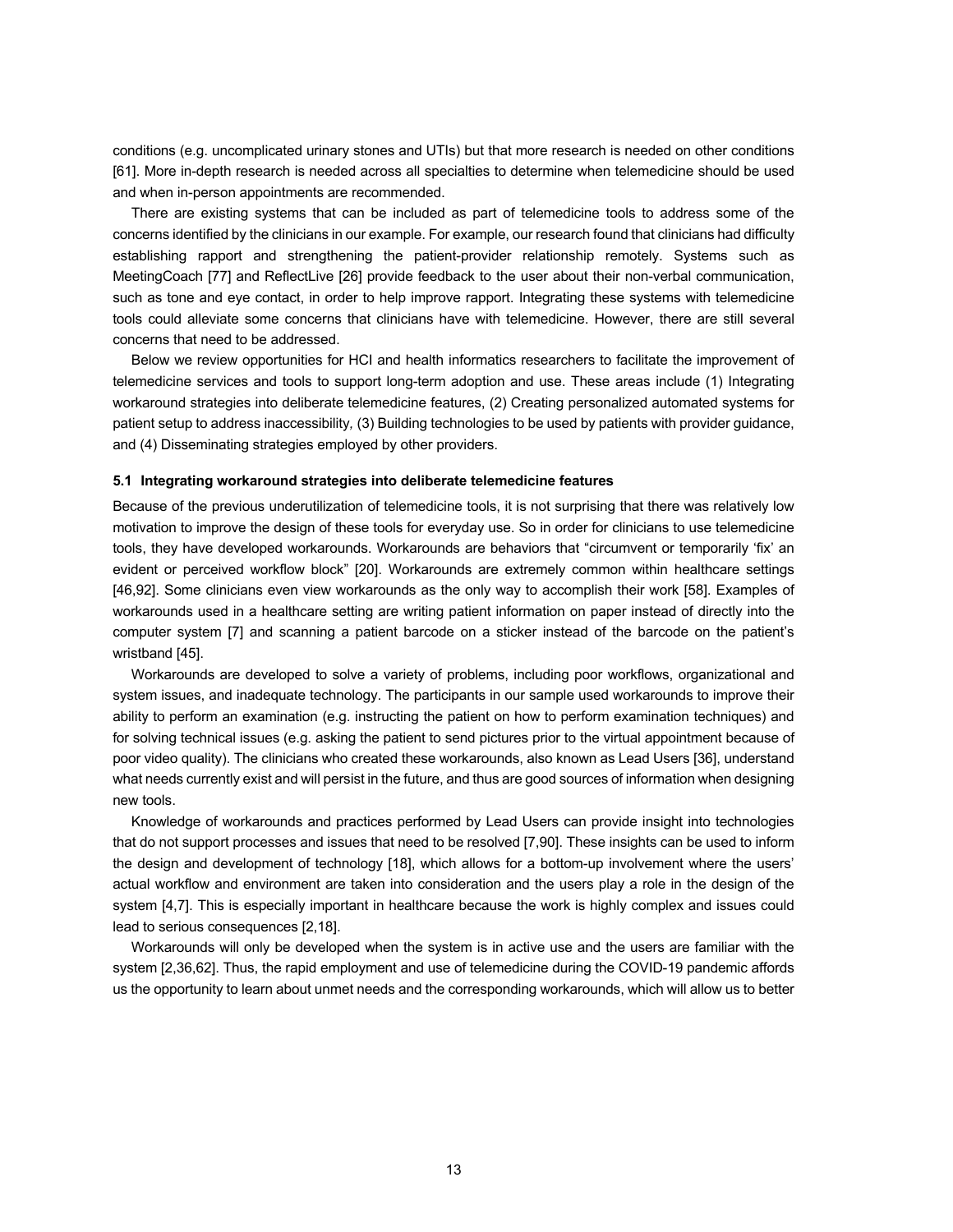design telemedicine for long-term use beyond the COVID-19 pandemic. Understanding workarounds used during the pandemic and integrating those strategies into features of the tool will lead to telemedicine tools that are more appropriate for long-term use. In the next two sections, we describe technological opportunities that could improve the telemedicine experience. These opportunities and design recommendations are drawn from the unmet needs and workarounds described by the clinicians in our sample.

#### **5.2 Creating personalized automated systems for patient setup to address inaccessibility**

A common challenge identified in our research was the patient having an inadequate setup for the telemedicine appointment. Specifically, clinicians reported that patients did not have strong enough internet connection, poor video quality, and insufficient lighting. To solve these issues, the current workarounds employed by clinicians involve asking the patient to use a flashlight or move to an area with natural light or switching to a phone call if the video quality or internet connection fails. To address these challenges, previous researchers have suggested that a technical liaison assists the patients before the appointment to ensure the patient is able to use the telemedicine platform and has the necessary technologies [14] or that clinics distribute fliers with instructions and frequently asked questions [69].

To complement existing approaches, we propose that an automated system is built, to help the patient get sufficiently set up for a telemedicine appointment. This automated system could check that the patient's setup has adequate audio, video, lighting, and connection. If the automated system detects that the patient's setup is not sufficient, it could recommend solutions or connect the patient with resources that could help. This system would remove the burden from clinicians and allow them to focus on more pertinent patient care. There are existing technologies and programs that evaluate a person's internet connection (e.g. Measurement Lab [23]) and audio and video quality (e.g. Video Clarity [89]), but to our knowledge, these tools have not been utilized in the healthcare space. The addition of these automated programs into the telemedicine appointment workflow, along with a novel tool that checks for sufficient lighting, would improve the patient and clinician experience of telemedicine tools.

New technologies and health informatics interventions can exacerbate existing healthcare disparities. Veinot and colleagues [88] propose a model for how health informatics intervention can create inequality. They state that an intervention "*produces inequality if it is (a) more accessible to, (b) adopted more frequently by, (c) adhered to more closely by, or (d) more effective in socioeconomically advantaged groups such as those with more resources or education*" (p. 1081). An automated tool that identifies whether the patient has adequate technology and is in an adequate environment for remote care and can suggest local resources may help improve healthcare equity. This tool may help reduce inequality in the accessibility, adoption, and adherence of telemedicine and remote care. Currently, if a patient does not have the appropriate technology or internet connection to access telemedicine care, troubleshooting occurs during the appointment, which reduces the amount of time the clinician has to treat and talk with the patient, or the appointment fails to happen. By troubleshooting technology and setup issues beforehand and allowing the patient time to connect with local resources if necessary, the patient will receive more thorough care and the burden will not be placed on the clinician.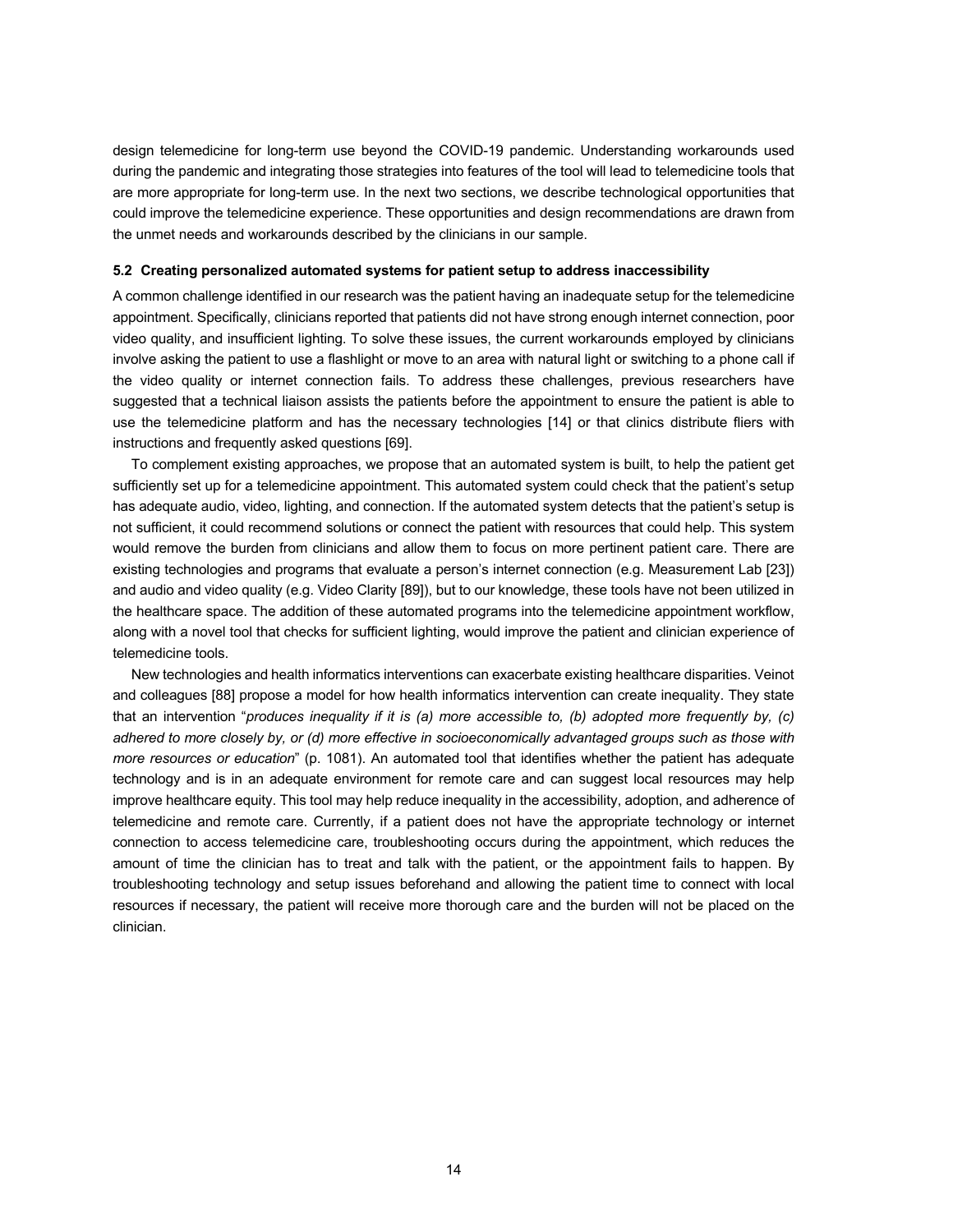#### **5.3 Building technologies to be used by patients with provider guidance**

To make telemedicine an effective alternative for a broader range of appointments, patients will need to collect vitals and other information to provide to their clinician. Many clinicians in our sample reported that the patients would collect some measurements using tools they had at home, such as using a scale to measure their weight or a blood pressure cuff to measure their blood pressure. This opens the door to more advanced tools that could be used by the patient during virtual visits with guidance or supervision from the clinician. Until now, tools and medical devices are either meant for use by the patient or by professionals. With the increasing prevalence of telemedicine, there is opportunity for activities to be performed with tools by a patient with remote collaboration from a clinician.

Tools to support remote collaboration on physical tasks have been designed and studied in other contexts. For example, one study examined collaboration on building a toy robot with one person who actively did the work and another person who helped the worker by providing guidance remotely [28]. The study compared different video angles and found that when the camera showed the view of the workspace and the worker's hands the task was completed significantly faster compared with audio only and a head-mounted camera with eye tracking. Using a camera that shows enough visual information may be sufficient for a clinician to instruct a patient on using tools that would gather information necessary for making a diagnosis. This may alleviate the difficulty in conducting a physical exam virtually and may make telemedicine even more advantageous.

#### **5.4 Disseminating strategies employed by other providers**

The biggest challenge reported by clinicians to using telemedicine is the difficulty in performing a physical exam. Some providers have been able to think of strategies that help them perform the exam through telemedicine tools, such as instructing the patient on performing self-exam maneuvers and observing the patient as they complete certain activities. However, not all providers have been able to think of these activities. Previous reports have instructed clinicians to "brainstorm what parts of the physical examination can be performed by video" [14]. However, we understand this is a difficult and time-consuming exercise. Thus, we are proposing that these ideas are shared and disseminated so the burden is not on the individual clinician but on the entire community.

We suggest that providers share their ideas and learn from other providers about ways to perform a physical exam through telemedicine tools. A crowdsourcing platform could facilitate this knowledge exchange. Crowdsourcing is used in other aspects of healthcare. For example, it is commonly used among patients to share treatment, symptom, and outcome information [13]. A previous study that measured the acceptability of crowdsourcing by providers found that the majority of clinicians surveyed believed that crowdsourcing would be useful for diagnosing unusual cases, referring patients, and problem-solving at the point of care [82]. Thus, crowdsourcing is a promising avenue. The findings from this present study suggest that a system that allows clinicians to share ideas of activities they can observe through video to help with diagnosing would improve the effectiveness of telemedicine tools.

#### **6 LIMITATIONS**

Although our sample size was strong given the existing stress on health care workers, our sample size was small across various specialties and countries, and different opinions and perspectives may be discovered in a larger population. Our survey also represents opinions from a two-month period, and it is possible that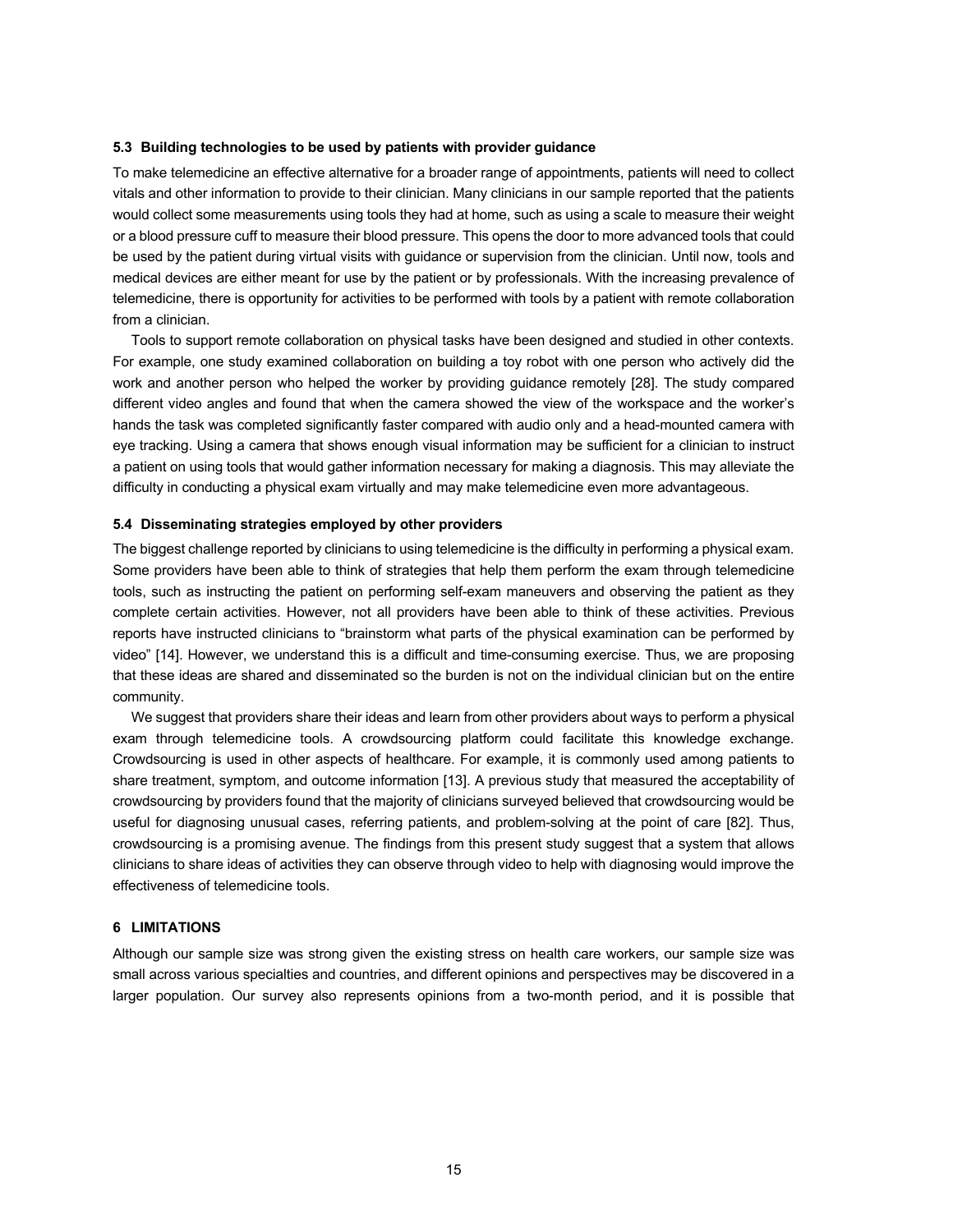perceptions have changed as the pandemic continued to evolve. Future work should explore telemedicine use in a variety of settings and situations. Additionally, while self-reported data is a valuable method of data collection, especially during social distancing orders, an ethnographic study would provide rich information on workarounds and the use of telemedicine by clinician. Despite these limitations, this study can guide researchers and technology designers in health care going forward and lead to the expansion of telemedicine in practice.

# **7 CONCLUSION**

In this paper, we report the findings from a survey of 105 clinicians about their telemedicine use, situations they believe are appropriate for telemedicine, perceived benefits and challenges to telemedicine, and workarounds created and employed. This survey was conducted about three months after the start of the COVID-19 pandemic and the wide-spread implementation of telemedicine tools, which allowed us to explore how telemedicine is used in daily practice. Our results provide insights into aspects of telemedicine that could be improved and would make telemedicine tools more appropriate for everyday virtual visits. By understanding clinician perceptions of telemedicine and what workarounds they are currently employing, we are able provide technological and design recommendations that would improve the experience of telemedicine tools for clinicians and patients. The use of workarounds highlights the need to use participatory and co-design strategies when designing telemedicine tools so that staff workflows and opinions are better supported. Additionally, understanding appropriate uses for virtual visits and the drawbacks of telemedicine tools will allow us to make these systems more equitable. Virtual visits may be the 'new normal' for healthcare, so it is important that we rapidly implement what we have learned thus far so that we can improve the telemedicine experience and prepare for its long-term use.

## **ACKNOWLEDGMENTS**

[Blinded for review]

# **REFERENCES**

- [1] David Anton, Gregorij Kurillo, Allen Y Yang, and Ruzena Bajcsy. 2017. Augmented telemedicine platform for real-time remote medical consultation. In *International Conference on Multimedia Modeling*, Springer, 77–89.
- [2] Joan S. Ash, Marc Berg, and Enrico Coiera. 2004. Some Unintended Consequences of Information Technology in Health Care: The Nature of Patient Care Information System-related Errors. *J. Am. Med. Informatics Assoc.* 11, 2 (2004), 104–112. DOI:https://doi.org/10.1197/jamia.M1471
- [3] Haleh Ayatollahi, Sarabi Fatemeh, and Langarizadeh Mostafa. 2015. Clinicians ' Knowledge and Perception of Telemedicine Technology | Perspectives Clinicians ' Knowledge and Perception of Telemedicine Technology u bs c r i be t o o u r ne ws l e t t e r u r re nt I s s u Clinicians ' Knowledge and Perception of Telemedic. *Perspect. Health Inf. Manag.* 12, 1c (2015), 1–6. Retrieved from https://www.ncbi.nlm.nih.gov/pmc/articles/PMC4632872/
- [4] Bijan Azad and Nelson King. 2012. Institutionalized computer workaround practices in a Mediterranean country: An examination of two organizations. *Eur. J. Inf. Syst.* 21, 4 (2012), 358–372. DOI:https://doi.org/10.1057/ejis.2011.48
- [5] Jack Banks, Derek Corrigan, Roger Grogan, Hany El-Naggar, Máire White, Elisabeth Doran, Cara Synnott, Mary Fitzsimons, Norman Delanty, and Colin P. Doherty. 2021. LoVE in a time of CoVID: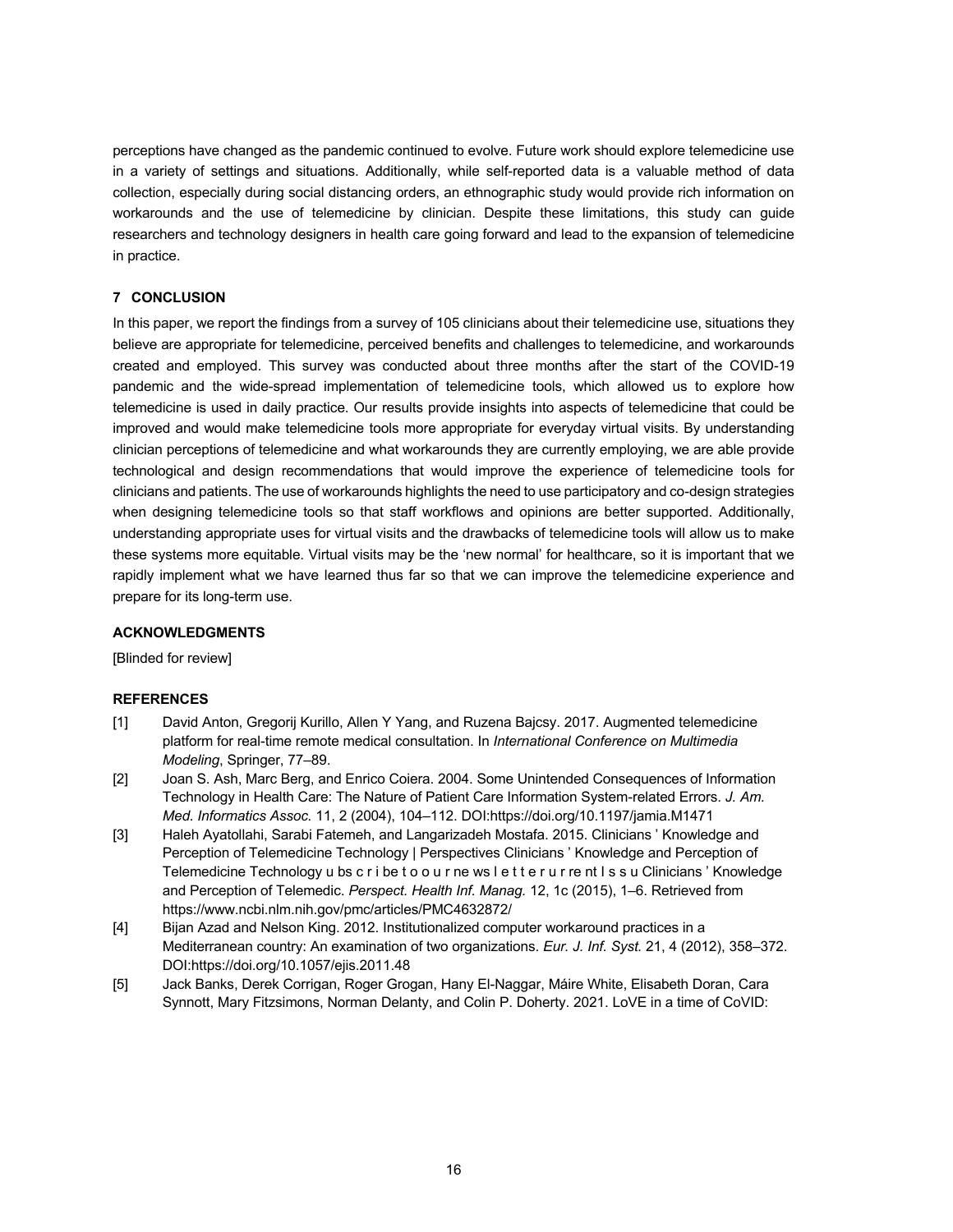Clinician and patient experience using telemedicine for chronic epilepsy management. *Epilepsy Behav.* 115, (2021), 107675. DOI:https://doi.org/10.1016/j.yebeh.2020.107675

- [6] James Barlow, Debbie Singh, Steffen Bayer, and Richard Curry. 2007. A systematic review of the benefits of home telecare for frail elderly people and those with long-term conditions. *J. Telemed. Telecare* 13, 4 (2007), 172–179. DOI:https://doi.org/10.1258/135763307780908058
- [7] Iris Beerepoot and Inge Van De Weerd. 2018. Prevent, redesign, adopt or ignore: Improving healthcare using knowledge of workarounds. *26th Eur. Conf. Inf. Syst. Beyond Digit. - Facet. Socio-Technical Chang. ECIS 2018* (2018).
- [8] Ambika Bhatnagar, Aditya Nagori, Richard Fletcher, Rakesh Lodha, and Tavpritesh Sethi. 2017. Leveraging thermal patterns in children for telemedicine: Role of affordable imagers, smartphones and data-analytics. *ACM Int. Conf. Proceeding Ser.* Part F1280, (2017), 588–589. DOI:https://doi.org/10.1145/3047273.3047376
- [9] Bastiaan R Bloem, E Ray Dorsey, and Michael S Okun. 2020. The coronavirus disease 2019 crisis as catalyst for telemedicine for chronic neurological disorders. *JAMA Neurol.* 77, 8 (2020), 927–928.
- [10] Kathryn Bouskill, Carolyn Smith-Morris, George Bresnick, Jorge Cuadros, and Elin Rønby Pedersen. 2018. Blind spots in telemedicine: a qualitative study of staff workarounds to resolve gaps in diabetes management. *BMC Health Serv. Res.* 18, 1 (2018), 1–9. DOI:https://doi.org/10.1186/s12913-018- 3427-9
- [11] Virginia Braun and Victoria Clarke. 2006. Qualitative Research in Psychology Using thematic analysis in psychology Using thematic analysis in psychology. *Qual. Res. Psychol.* 3, 2 (2006), 77–101. Retrieved from

http://www.tandfonline.com/action/journalInformation?journalCode=uqrp20%5Cnhttp://www.tandfonlin e.com/action/journalInformation?journalCode=uqrp20

- [12] Tom H F Broens, Rianne M H A Huis in't Veld, Miriam M R Vollenbroek-Hutten, Hermie J Hermens, Aart T van Halteren, and Lambert J M Nieuwenhuis. 2007. Determinants of successful telemedicine implementations: a literature study. *J. Telemed. Telecare* 13, 6 (2007), 303–309.
- [13] Catherine A. Brownstein, John S. Brownstein, David S. Williams, Paul Wicks, and James A. Heywood. 2009. The power of social networking in medicine. *Nat. Biotechnol.* 27, 10 (2009), 888– 890. DOI:https://doi.org/10.1038/nbt1009-888
- [14] Brook Calton, Nauzley Abedini, and Michael Fratkin. 2020. Telemedicine in the Time of Coronavirus. *J. Pain Symptom Manage.* 60, 1 (2020), e12–e14. DOI:https://doi.org/10.1016/j.jpainsymman.2020.03.019
- [15] Brook Calton, William Patrick Shibley, Eve Cohen, Steven Z. Pantilat, Michael W. Rabow, David L. O'Riordan, and Kara E. Bischoff. 2020. Patient and Caregiver Experience with Outpatient Palliative Care Telemedicine Visits. *Palliat. Med. Reports* 1, 1 (2020), 339–346. DOI:https://doi.org/10.1089/pmr.2020.0075
- [16] Rajesh Chandwani and Rahul De. 2013. Doctor-patient interaction in telemedicine: Linking the structurational aspects to institutionalization. *ACM Int. Conf. Proceeding Ser.* 2 NOTES, (2013), 17– 20. DOI:https://doi.org/10.1145/2517899.2517934
- [17] John Craig and Victor Patterson. 2005. Introduction to the practice of telemedicine. *J. Telemed. Telecare* 11, 1 (2005), 3–9. DOI:https://doi.org/10.1258/1357633053430494
- [18] Kathrin M Cresswell, Hajar Mozaffar, Lisa Lee, Robin Williams, and Aziz Sheikh. 2017. Workarounds to hospital electronic prescribing systems: a qualitative study in English hospitals. *BMJ Qual. & Saf.* 26, 7 (July 2017), 542 LP – 551. DOI:https://doi.org/10.1136/bmjqs-2015-005149
- [19] Fred D. Davis. 1989. Perceived usefulness, perceived ease of use, and user acceptance of information technology. *MIS Q. Manag. Inf. Syst.* 13, 3 (1989), 319–339.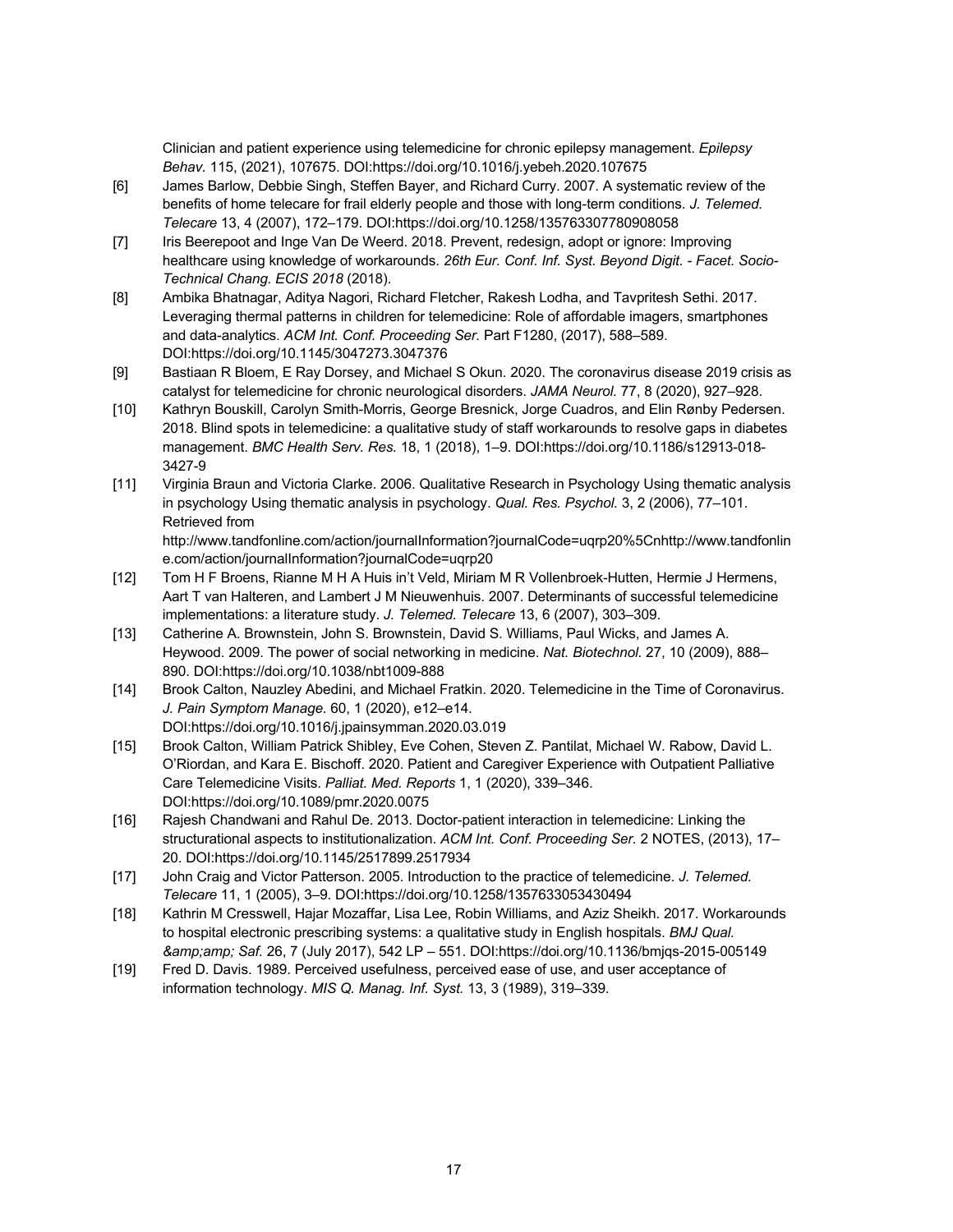DOI:https://doi.org/10.2307/249008

- [20] Deborah S. Debono, David Greenfield, Joanne F. Travaglia, Janet C. Long, Deborah Black, Julie Johnson, and Jeffrey Braithwaite. 2013. Nurses' workarounds in acute healthcare settings: A scoping review. *BMC Health Serv. Res.* 13, 1 (2013). DOI:https://doi.org/10.1186/1472-6963-13-175
- [21] Daniel Diethei, Ashley Colley, Matilda Kalving, Tarja Salmela, Jonna Häkkilä, and Johannes Schöning. 2020. Medical selfies: Emotional impacts and practical challenges. *Conf. Proc. - 22nd Int. Conf. Human-Computer Interact. with Mob. Devices Serv. Expand. Horiz. Mob. Interact. MobileHCI 2020* (2020). DOI:https://doi.org/10.1145/3379503.3403555
- [22] Eddie Donaghy, Helen Atherton, Victoria Hammersley, Hannah McNeilly, Annemieke Bikker, Lucy Robbins, John Campbell, and Brian McKinstry. 2019. Acceptability, benefits, and challenges of video consulting: A qualitative study in primary care. *Br. J. Gen. Pract.* 69, 686 (2019), E586–E594. DOI:https://doi.org/10.3399/bjgp19X704141
- [23] Constantine Dovrolis, Krishna Gummadi, Aleksandar Kuzmanovic, and Sascha D. Meinrath. 2010. Measurement Lab: Overview and an invitation to the research community. *Comput. Commun. Rev.* 40, 3 (2010), 53–56. DOI:https://doi.org/10.1145/1823844.1823853
- [24] Connor Drake, Tyler Lian, Blake Cameron, Kate Medynskaya, Hayden B. Bosworth, and Kevin Shah. 2021. Understanding Telemedicine's "New Normal": Variations in Telemedicine Use by Specialty Line and Patient Demographics. *Telemed. e-Health* 00, 00 (2021), 1–9. DOI:https://doi.org/10.1089/tmj.2021.0041
- [25] Justin M. Dubin, W. Austin Wyant, Navin C. Balaji, William L.K. Ong, Reda H. Kettache, Malik Haffaf, Skander Zouari, Diego Santillan, Ana Maria Autrán Gómez, Hossein Sadeghi-Nejad, Stacy Loeb, James F. Borin, Juan Gomez Rivas, Jeremy Grummet, Ranjith Ramasamy, and Jeremy Y.C. Teoh. 2020. Telemedicine Usage among Urologists during the COVID-19 Pandemic: Cross-Sectional Study. *J. Med. Internet Res.* 22, 11 (2020), 1–12. DOI:https://doi.org/10.2196/21875
- [26] Heather A. Faucett, Matthew L. Lee, and Scott Carter. 2017. "I should listen more": Real-time sensing and feedback of non-verbal communication in video telehealth. *Proc. ACM Human-Computer Interact.* 1, CSCW (2017), 1–19. DOI:https://doi.org/10.1145/3134679
- [27] Mira Florea, Cecilia Lazea, Remus Gaga, Genel Sur, Lucia Lotrean, Aida Puia, Ana Maria Alexandra Stanescu, Monica Lupsor-Platon, Horatiu Florea, and Maria Lucia Sur. 2021. Lights and shadows of the perception of the use of telemedicine by romanian family doctors during the covid-19 pandemic. *Int. J. Gen. Med.* 14, (2021), 1575–1587. DOI:https://doi.org/10.2147/IJGM.S309519
- [28] Susan R. Fussell, Leslie D. Setlock, and Robert E. Kraut. 2003. Effects of head-mounted and sceneoriented video systems on remote collaboration on physical tasks. *Conf. Hum. Factors Comput. Syst. - Proc.* 5 (2003), 513–520. DOI:https://doi.org/10.1145/642700.642701
- [29] Shilpa N. Gajarawala and Jessica N. Pelkowski. 2021. Telehealth Benefits and Barriers. *J. Nurse Pract.* 17, 2 (2021), 218–221. DOI:https://doi.org/10.1016/j.nurpra.2020.09.013
- [30] Laura Germine, Ken Nakayama, Bradley C. Duchaine, Christopher F. Chabris, Garga Chatterjee, and Jeremy B. Wilmer. 2012. Is the Web as good as the lab? Comparable performance from Web and lab in cognitive/perceptual experiments. *Psychon. Bull. Rev.* 19, 5 (2012), 847–857. DOI:https://doi.org/10.3758/s13423-012-0296-9
- [31] Teresita Gomez, Yohualli B Anaya, Kevin J Shih, and Derjung M Tarn. 2021. A qualitative study of primary care physicians' experiences with telemedicine during COVID-19. *J. Am. Board Fam. Med.* 34, Supplement (2021), S61–S70.
- [32] Eiran Z. Gorodeski, Laurie Ann Moennich, Haris Riaz, and W.H. Wilson Tang. 2019. Virtual Visits Versus In-Person Visits and Appointment No-Show Rates. *J. Card. Fail.* 25, 11 (2019), 939. DOI:https://doi.org/10.1016/j.cardfail.2019.11.008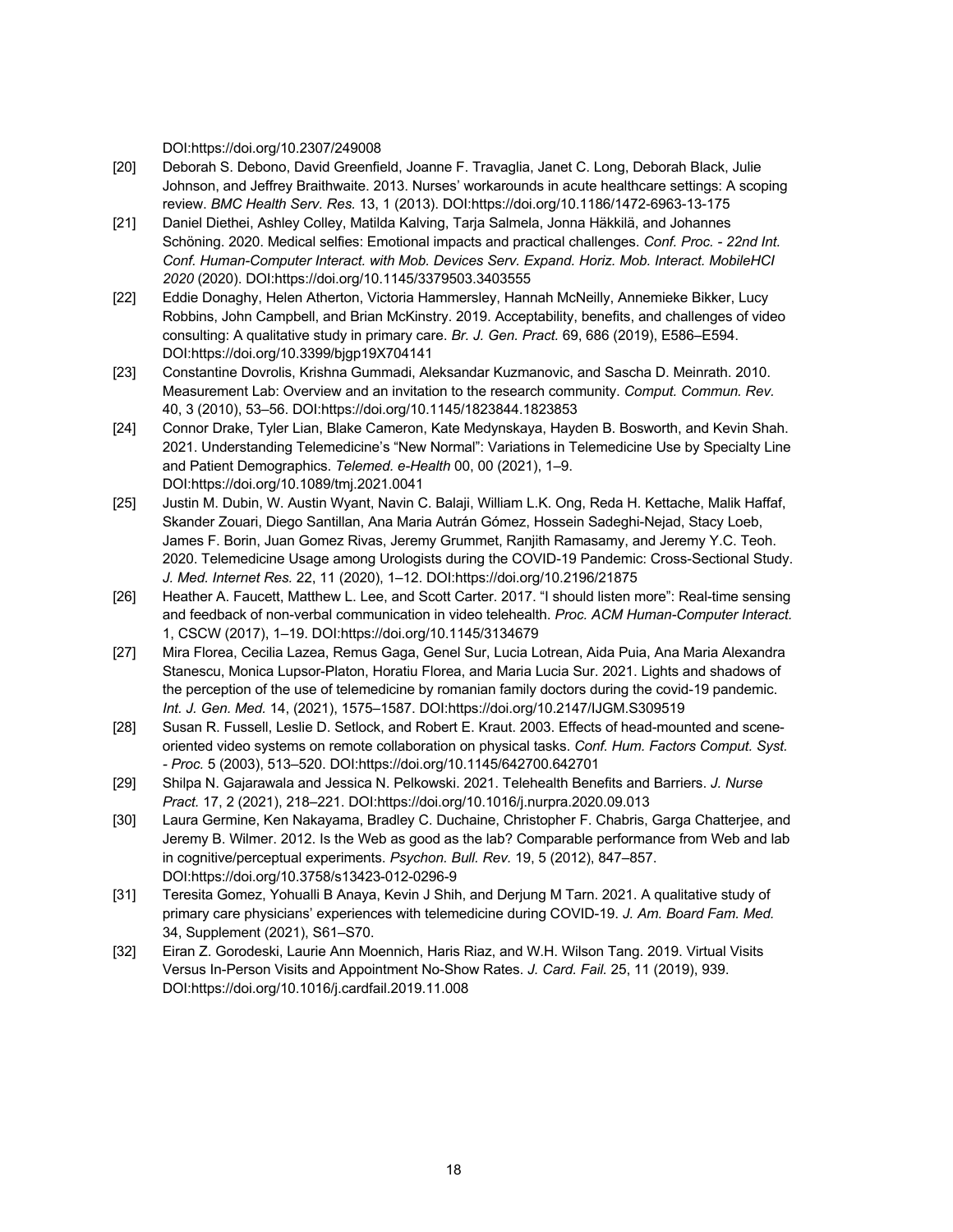- [33] Bill Grigsby, Angela G. Brega, Rachael E. Bennett, Patricia A. Devore, Marsha J. Paulich, Sylvia G. Talkington, Natasha R. Floersch, Phoebe L. Barton, Susannah Neal, Tesfa M. Araya, Jeff L. Loker, Neil Krohn, and Jim Grigsby. 2007. The slow pace of interactive video telemedicine adoption: the perspective of telemedicine program administrators on physician participation. *Telemed. e-Health* 13, 6 (2007).
- [34] Zachi Grossman, Gabriel Chodick, Stephen M. Reingold, Gil Chapnick, and Shai Ashkenazi. 2020. The future of telemedicine visits after COVID-19: perceptions of primary care pediatricians. *Isr. J. Health Policy Res.* 9, 1 (2020), 1–10. DOI:https://doi.org/10.1186/s13584-020-00414-0
- [35] Samar Helou, Elie El Helou, Victoria Abou-Khalil, Jad Wakim, Jeanine El Helou, Alain Daher, and Charline El Hachem. 2020. The effect of the covid-19 pandemic on physicians' use and perception of telehealth: The case of lebanon. *Int. J. Environ. Res. Public Health* 17, 13 (2020), 1–17. DOI:https://doi.org/10.3390/ijerph17134866
- [36] Eric von Hippel. 1986. Lead Users: a Source of Novel Product Concepts. *Manage. Sci.* 32, 7 (1986), 791–805. DOI:https://doi.org/10.1287/mnsc.32.7.791
- [37] Hanne Hoaas, Hege Kristin Andreassen, Linda Aarøen Lien, Audhild Hjalmarsen, and Paolo Zanaboni. 2016. Adherence and factors affecting satisfaction in long-term telerehabilitation for patients with chronic obstructive pulmonary disease: A mixed methods study eHealth/ telehealth/ mobile health systems. *BMC Med. Inform. Decis. Mak.* 16, 1 (2016), 1–14. DOI:https://doi.org/10.1186/s12911-016-0264-9
- [38] Paul J. Hu, Patrick Y.K. Chau, Olivia R. Liu Sheng, and Kar Yan Tam. 1999. Examining the Technology Acceptance Model Using Physician Acceptance of Telemedicine Technology. *J. Manag. Inf. Syst.* 16, 2 (1999), 91–112. DOI:https://doi.org/10.1080/07421222.1999.11518247
- [39] Eoghan T. Hurley, Jonathan D. Haskel, David A. Bloom, Guillem Gonzalez-Lomas, Laith M. Jazrawi, Joseph A. Bosco, and Kirk A. Campbell. 2021. The Use and Acceptance of Telemedicine in Orthopedic Surgery during the COVID-19 Pandemic. *Telemed. e-Health* 27, 6 (2021), 657–662. DOI:https://doi.org/10.1089/tmj.2020.0255
- [40] Sravisht Iyer, Karim Shafi, Francis Lovecchio, Robert Turner, Todd J. Albert, Han Jo Kim, Joel Press, Yoshihiro Katsuura, Harvinder Sandhu, Frank Schwab, and Sheeraz Qureshi. 2020. The Spine Physical Examination Using Telemedicine: Strategies and Best Practices. *Glob. Spine J.* (2020). DOI:https://doi.org/10.1177/2192568220944129
- [41] Snigdha Jain, Rohan Khera, Zhenqiu Lin, Joseph S Ross, and Harlan M Krumholz. 2020. Availability of telemedicine services across hospitals in the United States in 2018: a cross-sectional study. *Ann. Intern. Med.* 173, 6 (2020), 503–505.
- [42] P. A. Jennett, L. Affleck Hall, D. Hailey, A. Ohinmaa, C. Anderson, R. Thomas, B. Young, D. Lorenzetti, and R. E. Scott. 2003. The socio-economic impact of telehealth: A systematic review. *J. Telemed. Telecare* 9, 6 (2003), 311–320. DOI:https://doi.org/10.1258/135763303771005207
- [43] Georgina Jones, Victoria Brennan, Richard Jacques, Hilary Wood, Simon Dixon, and Stephen Radley. 2018. Evaluating the impact of a 'virtual clinic' on patient experience, personal and provider costs of care in urinary incontinence: A randomised controlled trial. *PLoS One* 13, 1 (2018), 1–16. DOI:https://doi.org/10.1371/journal.pone.0189174
- [44] L. T. Kelley, M. Phung, V. Stamenova, J. Fujioka, P. Agarwal, N. Onabajo, I. Wong, M. Nguyen, R. S. Bhatia, and O. Bhattacharyya. 2020. Exploring how virtual primary care visits affect patient burden of treatment. *Int. J. Med. Inform.* 141, June (2020), 104228. DOI:https://doi.org/10.1016/j.ijmedinf.2020.104228
- [45] Ross Koppel, Charles E. Leonard, A. Russell Localio, Abigail Cohen, Ruthann Auten, and Brian L. Strom. 2008. Identifying and Quantifying Medication Errors: Evaluation of Rapidly Discontinued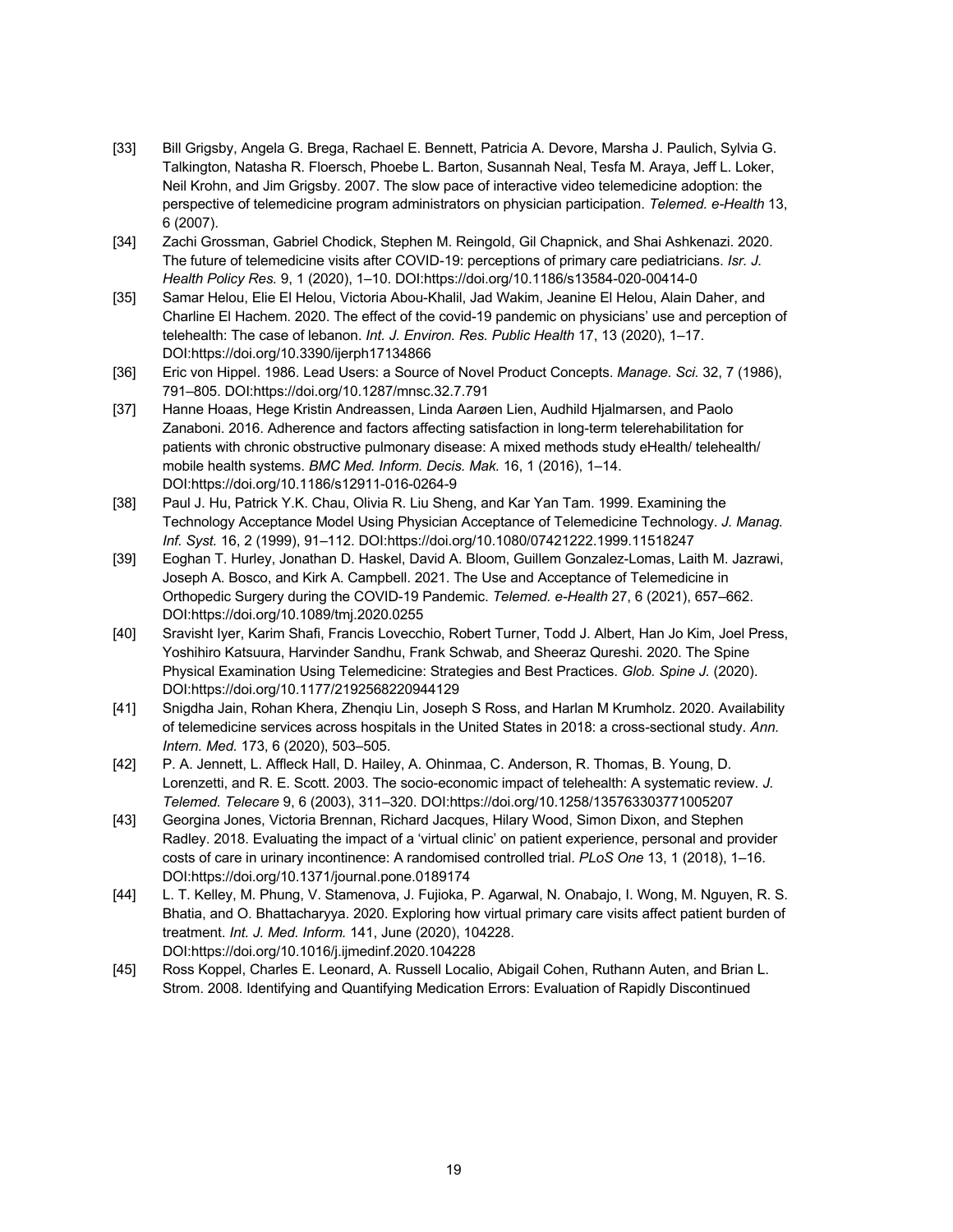Medication Orders Submitted to a Computerized Physician Order Entry System. *J. Am. Med. Informatics Assoc.* 15, 4 (2008), 461–465. DOI:https://doi.org/10.1197/jamia.M2549

- [46] Ross Koppel, Sean Smith, Jim Blythe, and Vijay Kothari. 2015. Workarounds to Computer Access in Healthcare Organizations: You Want My Password or a Dead Patient? *Stud. Health Technol. Inform.* 208, (2015), 215–220. DOI:https://doi.org/10.3233/978-1-61499-488-6-215
- [47] Clemens Scott Kruse, Kimberly Lee, Jeress B. Watson, Lorraine G. Lobo, Ashton G. Stoppelmoor, and Sabrina E. Oyibo. 2020. Measures of effectiveness, efficiency, and quality of telemedicine in the management of alcohol abuse, addiction, and rehabilitation: Systematic review. *J. Med. Internet Res.* 22, 1 (2020), 1–8. DOI:https://doi.org/10.2196/13252
- [48] Michael Kulcsar, Siobhan Gilchrist, and Mary G. George. 2014. Improving stroke outcomes in rural areas through Telestroke programs: An examination of barriers, facilitators, and state policies. *Telemed. e-Health* 20, 1 (2014), 3–10. DOI:https://doi.org/10.1089/tmj.2013.0048
- [49] Younghwa Lee, Kenneth A. Kozar, and Kai R.T. Larsen. 2003. The Technology Acceptance Model: Past, Present, and Future. *Commun. Assoc. Inf. Syst.* 12, (2003). DOI:https://doi.org/10.17705/1cais.01250
- [50] Kim Leighton, Suzan Kardong-Edgren, Tonya Schneidereith, and Colette Foisy-Doll. 2021. Using Social Media and Snowball Sampling as an Alternative Recruitment Strategy for Research. *Clinical Simulation in Nursing 55*, 37–42. DOI:https://doi.org/10.1016/j.ecns.2021.03.006
- [51] Lenny López, Alexander R. Green, Aswita Tan-McGrory, Roderick King, and Joseph R. Betancourt. 2011. Bridging the digital divide in health care: The role of health information technology in addressing racial and ethnic disparities. *Jt. Comm. J. Qual. Patient Saf.* 37, 10 (2011), 437–445. DOI:https://doi.org/10.1016/S1553-7250(11)37055-9
- [52] Timothy D. Malouff, Sarvam P. TerKonda, Dacre Knight, Abd Moain Abu Dabrh, Adam I. Perlman, Bala Munipalli, Daniel V. Dudenkov, Michael G. Heckman, Launia J. White, Katey M. Wert, Jorge M. Pascual, Fernando A. Rivera, Michelle M. Shoaei, Michelle A. Leak, Anna C. Harrell, Daniel M. Trifiletti, and Steven J. Buskirk. 2021. Physician Satisfaction With Telemedicine During the COVID-19 Pandemic: The Mayo Clinic Florida Experience. *Mayo Clin. Proc. Innov. Qual. Outcomes* 5, 4 (2021), 771–782. DOI:https://doi.org/10.1016/j.mayocpiqo.2021.06.006
- [53] Devin M. Mann, Ji Chen, Rumi Chunara, Paul A. Testa, and Oded Nov. 2020. COVID-19 transforms health care through telemedicine: Evidence from the field. *J. Am. Med. Informatics Assoc.* 27, 7 (2020), 1132–1135. DOI:https://doi.org/10.1093/jamia/ocaa072
- [54] James P. Marcin, Ulfat Shaikh, and Robin H. Steinhorn. 2016. Addressing health disparities in rural communities using telehealth. *Pediatr. Res.* 79, 1–2 (2016), 169–176. DOI:https://doi.org/10.1038/pr.2015.192
- [55] Nicole Martinez-Martin, Ishan Dasgupta, Adrian Carter, Jennifer A. Chandler, Philipp Kellmeyer, Karola Kreitmair, Anthony Weiss, and Laura Y. Cabrera. 2020. Ethics of digital mental health during COVID-19: Crisis and opportunities. *JMIR Ment. Heal.* 7, 12 (2020). DOI:https://doi.org/10.2196/23776
- [56] I. McClelland, K. Adamson, and N. D. Black. 1995. Information Issues in Telemedicine Systems. *J. Telemed. Telecare* 1, 1 (1995), 7–12. DOI:https://doi.org/10.1177/1357633X9500100102
- [57] Edward Alan Miller. 2001. Telemedicine and doctor-patient communication: an analytical survey of the literature. *J. Telemed. Telecare* 7, 1 (February 2001), 1–17. DOI:https://doi.org/10.1258/1357633011936075
- [58] Julianne M Morath and Joanne E Turnbull. 2005. *To do no harm: ensuring patient safety in health care organizations*. John Wiley & Sons.
- [59] Sarah Nies, Shae Patel, Melissa Shafer, Laura Longman, Iman Sharif, and Paulo Pina. 2021.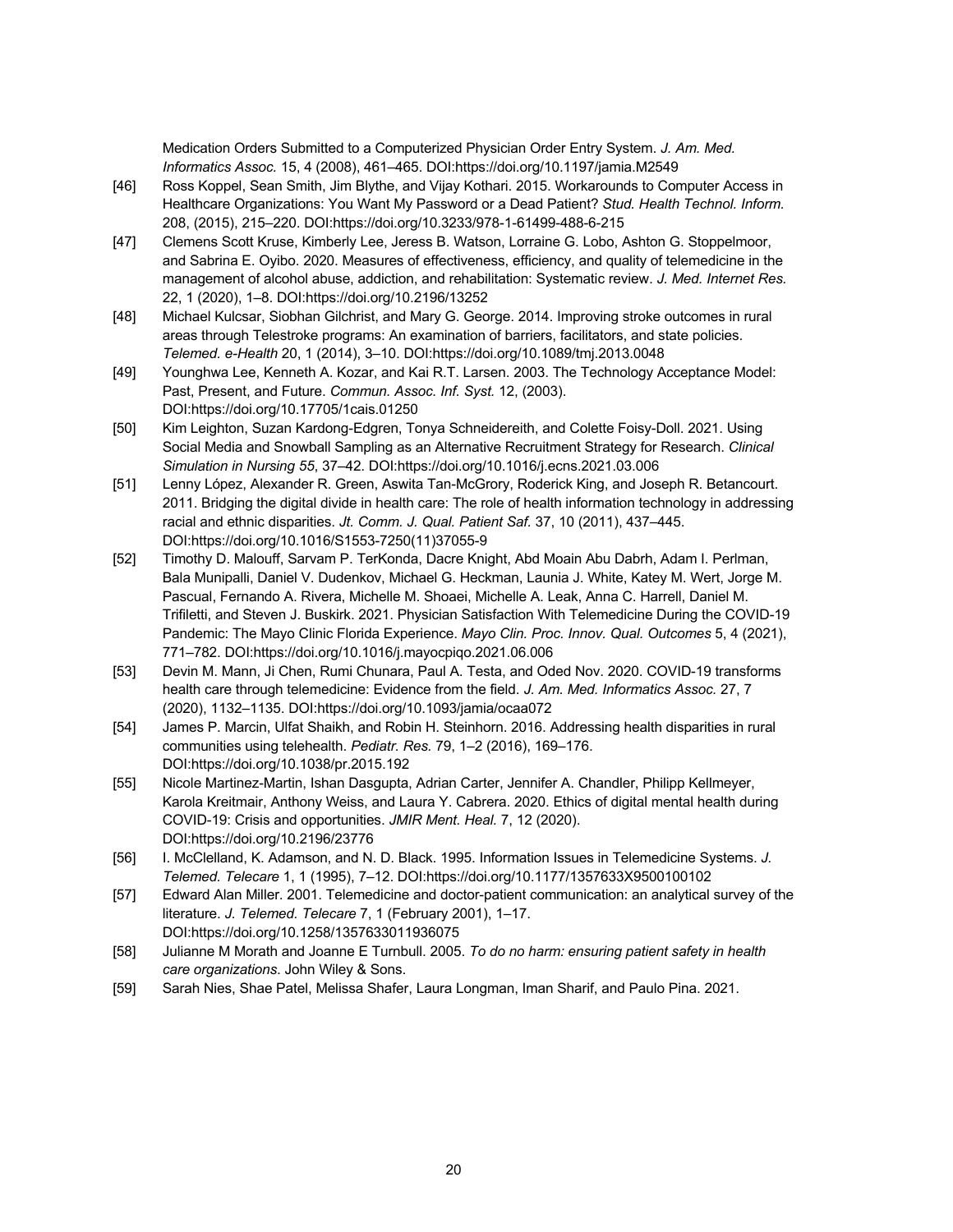Understanding physicians⇔ preferences for telemedicine during the COVID-19 pandemic: Crosssectional study. *JMIR Form. Res.* 5, 8 (2021), 1–7. DOI:https://doi.org/10.2196/26565

- [60] Garrison Nord, Kristin L. Rising, Roger A. Band, Brendan G. Carr, and Judd E. Hollander. 2019. Ondemand synchronous audio video telemedicine visits are cost effective. *American Journal of Emergency Medicine 37*, 890–894. DOI:https://doi.org/10.1016/j.ajem.2018.08.017
- [61] Giacomo Novara, Enrico Checcucci, Alessandro Crestani, Alberto Abrate, Francesco Esperto, Nicola Pavan, Cosimo De Nunzio, Antonio Galfano, Gianluca Giannarini, Andrea Gregori, Giovanni Liguori, Riccardo Bartoletti, Francesco Porpiglia, Roberto Mario Scarpa, Alchiede Simonato, Carlo Trombetta, Andrea Tubaro, and Vincenzo Ficarra. 2020. Telehealth in Urology: A Systematic Review of the Literature. How Much Can Telemedicine Be Useful During and After the COVID-19 Pandemic? *Eur. Urol.* 78, 6 (2020), 786–811. DOI:https://doi.org/10.1016/j.eururo.2020.06.025
- [62] Wanda J. Orlikowski. 2000. Using Technology and Constituting Structures: A Practice Lens for Studying Technology in Organizations. *Organ. Sci.* 11, 4 (2000), 404–428. DOI:https://doi.org/10.1287/orsc.11.4.404.14600
- [63] Jennifer M. Polinski, Tobias Barker, Nancy Gagliano, Andrew Sussman, Troyen A. Brennan, and William H. Shrank. 2016. Patients' Satisfaction with and Preference for Telehealth Visits. *J. Gen. Intern. Med.* 31, 3 (2016), 269–275. DOI:https://doi.org/10.1007/s11606-015-3489-x
- [64] Michael E Porter, Stefan Larsson, and Thomas H Lee. 2016. Standardizing patient outcomes measurement. *N Engl J Med* 374, 6 (2016), 504–506.
- [65] Katherine A. Poulsen, Catherine M. Millen, Umayal I. Lakshman, Petra G. Buttner, and Lynden J. Roberts. 2015. Satisfaction with rural rheumatology telemedicine service. *Int. J. Rheum. Dis.* 18, 3 (2015), 304–314. DOI:https://doi.org/10.1111/1756-185X.12491
- [66] Valerie G. Press, Megan Huisingh-Scheetz, and Vineet M. Arora. 2021. Inequities in Technology Contribute to Disparities in COVID-19 Vaccine Distribution. *JAMA Heal. Forum* 2, 3 (2021), e210264. DOI:https://doi.org/10.1001/jamahealthforum.2021.0264
- [67] Divya Raj and T. K. Srikanth. 2021. Assisted Telemedicine Model for Rural Healthcare Ecosystem. *ACM Int. Conf. Proceeding Ser.* (2021), 86–91. DOI:https://doi.org/10.1145/3462741.3466649
- [68] Ashwin Ramaswamy, Miko Yu, Siri Drangsholt, Eric Ng, Patrick J. Culligan, Peter N. Schlegel, and Jim C. Hu. 2020. Patient satisfaction with telemedicine during the COVID-19 pandemic: Retrospective cohort study. *J. Med. Internet Res.* 22, 9 (2020), 1–9. DOI:https://doi.org/10.2196/20786
- [69] Sandesh S. Rao, Alexander E. Loeb, Raj M. Amin, Gregory J. Golladay, Adam S. Levin, and Savyasachi C. Thakkar. 2020. Establishing Telemedicine in an Academic Total Joint Arthroplasty Practice: Needs and Opportunities Highlighted by the COVID-19 Pandemic. *Arthroplast. Today* 6, 3 (2020), 617–622. DOI:https://doi.org/10.1016/j.artd.2020.04.014
- [70] Mary E Reed, Jie Huang, Rahul Parikh, Andrea Millman, Dustin W Ballard, Irwin Barr, and Craig Wargon. 2019. Patient–provider video telemedicine integrated with clinical care: patient experiences. *Ann. Intern. Med.* 171, 3 (2019), 222–224.
- [71] Katharina Reinecke and Krzysztof Z. Gajos. 2015. Labin the wild: Conducting large-scale online experiments with uncompensated samples. *CSCW 2015 - Proc. 2015 ACM Int. Conf. Comput. Coop. Work Soc. Comput.* (2015), 1364–1378. DOI:https://doi.org/10.1145/2675133.2675246
- [72] Sunil Rodger and Kenton O'Hara. 2019. Exploring the Potential for Technology to Improve Cystic Fibrosis Care Provision: Patient and Professional Perspectives. *Proc. ACM Human-Computer Interact.* 3, CSCW (2019), 1–26.
- [73] Samuel Wade Ross, Cynthia W. Lauer, William S. Miles, John M. Green, A. Britton Christmas, Addison K. May, and Brent D. Matthews. 2020. Maximizing the Calm before the Storm: Tiered Surgical Response Plan for Novel Coronavirus (COVID-19). *J. Am. Coll. Surg.* 230, 6 (2020), 1080-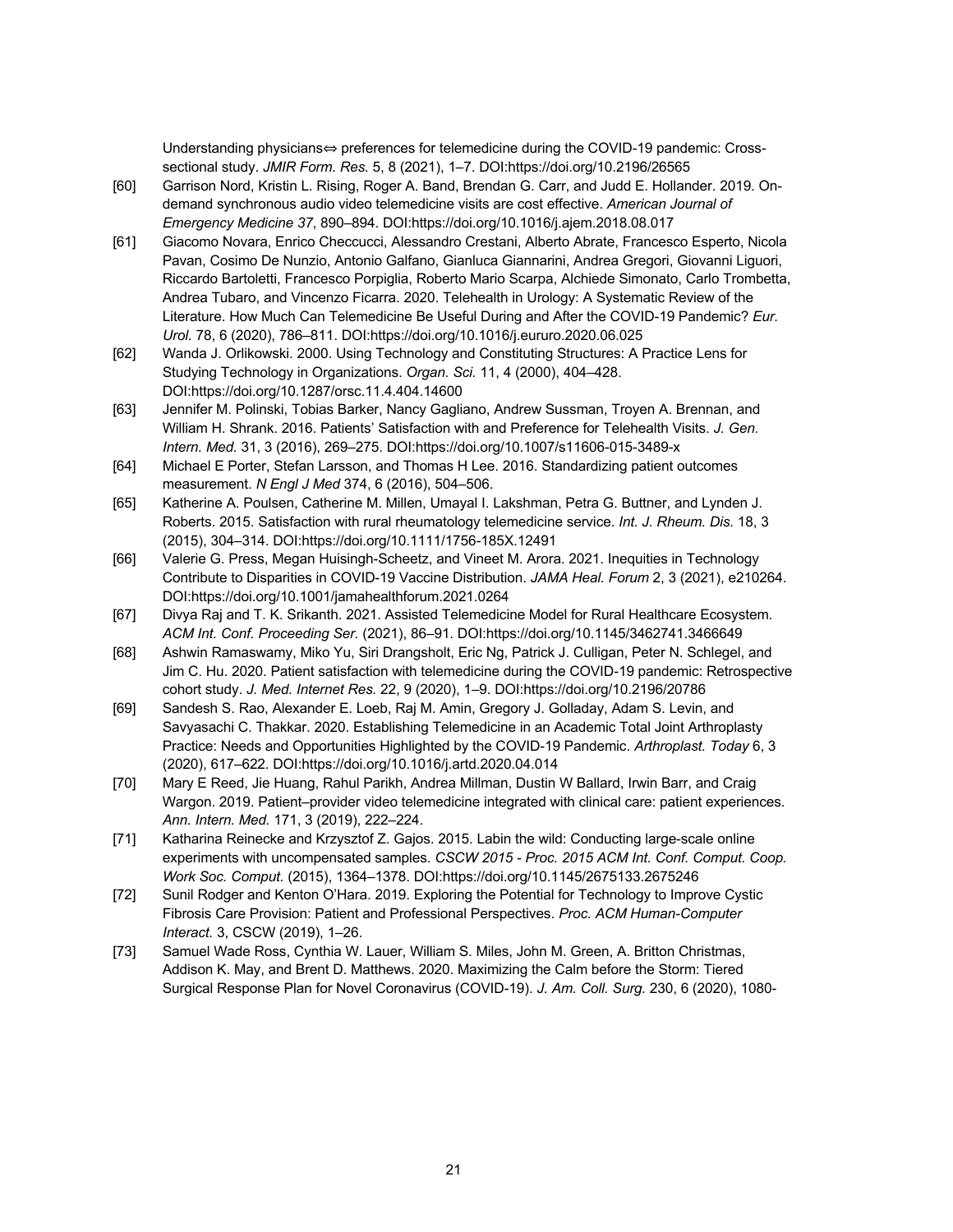1091.e3. DOI:https://doi.org/10.1016/j.jamcollsurg.2020.03.019

- [74] Jack E. Russo, Ryan R. McCool, and Louise Davies. 2016. VA telemedicine: An analysis of cost and time savings. *Telemed. e-Health* 22, 3 (2016), 209–215. DOI:https://doi.org/10.1089/tmj.2015.0055
- [75] Carolyn M. Rutledge, Tina Haney, Michele Bordelon, Michelle Renaud, and Christianne Fowler. 2014. Telehealth: Preparing advanced practice nurses to address healthcare needs in rural and underserved populations. *Int. J. Nurs. Educ. Scholarsh.* 11, 1 (2014). DOI:https://doi.org/10.1515/ijnes-2013-0061
- [76] Elif Sahin, Umut Kefeli, Devrim Cabuk, Ercan Ozden, Yagmur Cakmak, Muhammed Ali Kaypak, Mustafa Seyyar, and Kazım Uygun. 2021. Perceptions and acceptance of telemedicine among medical oncologists before and during the COVID-19 pandemic in Turkey. *Support. Care Cancer* (2021). DOI:https://doi.org/10.1007/s00520-021-06290-x
- [77] Samiha Samrose and Daniel McDuf. 2021. Meetingcoach: An intelligent dashboard for supporting efective and inclusive meetings. *Conf. Hum. Factors Comput. Syst. - Proc.* (2021). DOI:https://doi.org/10.1145/3411764.3445615
- [78] Chiranjeev Sanyal, Paul Stolee, Don Juzwishin, and Don Husereau. 2018. Economic evaluations of eHealth technologies: A systematic review. *PLoS One* 13, 6 (2018), 1–11. DOI:https://doi.org/10.1371/journal.pone.0198112
- [79] Lee H. Schwamm, Alistair Erskine, and Adam Licurse. 2020. A digital embrace to blunt the curve of COVID19 pandemic. *npj Digit. Med.* 3, 1 (2020), 2–4. DOI:https://doi.org/10.1038/s41746-020-0279-6
- [80] Clemens Scott Kruse, Priyanka Karem, Kelli Shifflett, Lokesh Vegi, Karuna Ravi, and Matthew Brooks. 2018. Evaluating barriers to adopting telemedicine worldwide: A systematic review. *J. Telemed. Telecare* 24, 1 (2018), 4–12. DOI:https://doi.org/10.1177/1357633X16674087
- [81] Reza Shahpori, Marilynne Hebert, Andre Kushniruk, and Dan Zuege. 2011. Telemedicine in the intensive care unit environment-A survey of the attitudes and perspectives of critical care clinicians. *J. Crit. Care* 26, 3 (2011), 328.e9-328.e15. DOI:https://doi.org/10.1016/j.jcrc.2010.07.013
- [82] Max H. Sims, Maria Fagnano, Jill S. Halterman, and Marc W. Halterman. 2016. Provider impressions of the use of a mobile crowdsourcing app in medical practice. *Health Informatics J.* 22, 2 (2016), 221– 231. DOI:https://doi.org/10.1177/1460458214545896
- [83] S Stumpf, R Zalunardo, and Robert J Chen. 2002. Barriers to telemedicine implementation. *Healthc. informatics* 19, 4 (2002), 45–48.
- [84] Sharifa Sultana, Syed Ishtiaque Ahmed, and Susan R Fussell. 2019. " Parar-daktar Understands My Problems Better" Disentangling the Challenges to Designing Better Access to Healthcare in Rural Bangladesh. *Proc. ACM Human-Computer Interact.* 3, CSCW (2019), 1–27.
- [85] Michael Tanael. 2021. Why Clinicians Disagree About the Usefulness of the Physical Exam. *Am. J. Med.* 134, 2 (2021), 156–157. DOI:https://doi.org/10.1016/j.amjmed.2020.09.025
- [86] Leanne Tortez, Revekka Babayev, Andrzej Kozikowski, Gisele Wolf-Klein, John Loehner, Yosef Dlugacz, and Renee Pekmezaris. 2016. Attending physicians' attitudes towards physical exam and bedside teaching. *MedEdPublish* 5, 1 (2016), 1–13. DOI:https://doi.org/10.15694/mep.2016.000024
- [87] Lori Uscher-Pines, Jessica Sousa, Pushpa Raja, Ateev Mehrotra, Michael L. Barnett, and Haiden A. Huskamp. 2020. Suddenly becoming a "Virtual doctor": Experiences of psychiatrists transitioning to telemedicine during the COVID-19 pandemic. *Psychiatr. Serv.* 71, 11 (2020), 1143–1150. DOI:https://doi.org/10.1176/APPI.PS.202000250
- [88] Tiffany C. Veinot, Hannah Mitchell, and Jessica S. Ancker. 2018. Good intentions are not enough: How informatics interventions can worsen inequality. *J. Am. Med. Informatics Assoc.* 25, 8 (2018), 1080–1088. DOI:https://doi.org/10.1093/jamia/ocy052
- [89] Video Clarity. Analyzing 4K Video Quality. 1–6. Retrieved from